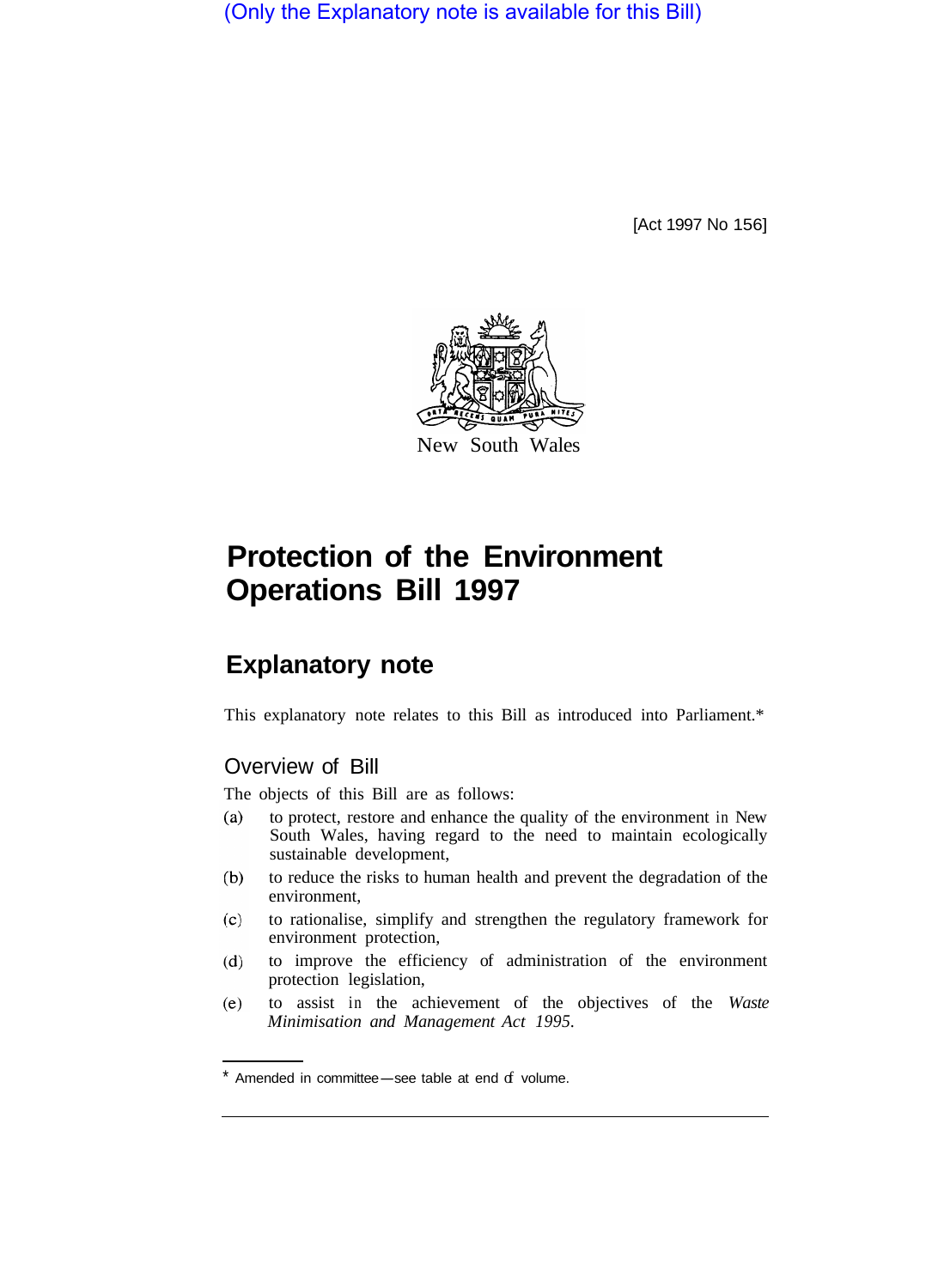Protection of the Environment Operations Bill 1997 [Act 1997 No 156] Explanatory note

The Bill repeals and replaces the following Acts:

*Clean Air Act 1961 Clean Waters Act 1970 Pollution Control Act 1970 Noise Control Act 1975 Environmental Offences and Penalties Act 1989* 

The principal reforms effected by the Bill are as follows:

## **Protection of the environment policies (PEPs)**

The Bill introduces PEPs for the purposes of setting environmental goals, standards, guidelines and protocols for government decision-makers (including the EPA).

## **Integrated environment protection licensing**

The Bill replaces the different licences and approvals under the existing separate legislation relating to air pollution, water pollution, noise pollution and waste management with a single licensing arrangement that covers all relevant forms of pollution and that covers both the development and operational stages of controlled activities.

## **Environment protection licensing—general**

The Bill makes a number of changes to the environment protection licensing regime to rationalise, simplify and strengthen the regulatory controls, including:

- (i) clearly requiring the consideration of ecologically sustainable development,
- (ii) providing an on-going licence with at least 3-year reviews (instead of annual renewal),
- (iii) providing public participation through integration with the development control process under the *Environmental Planning and Assessment Act 1979,*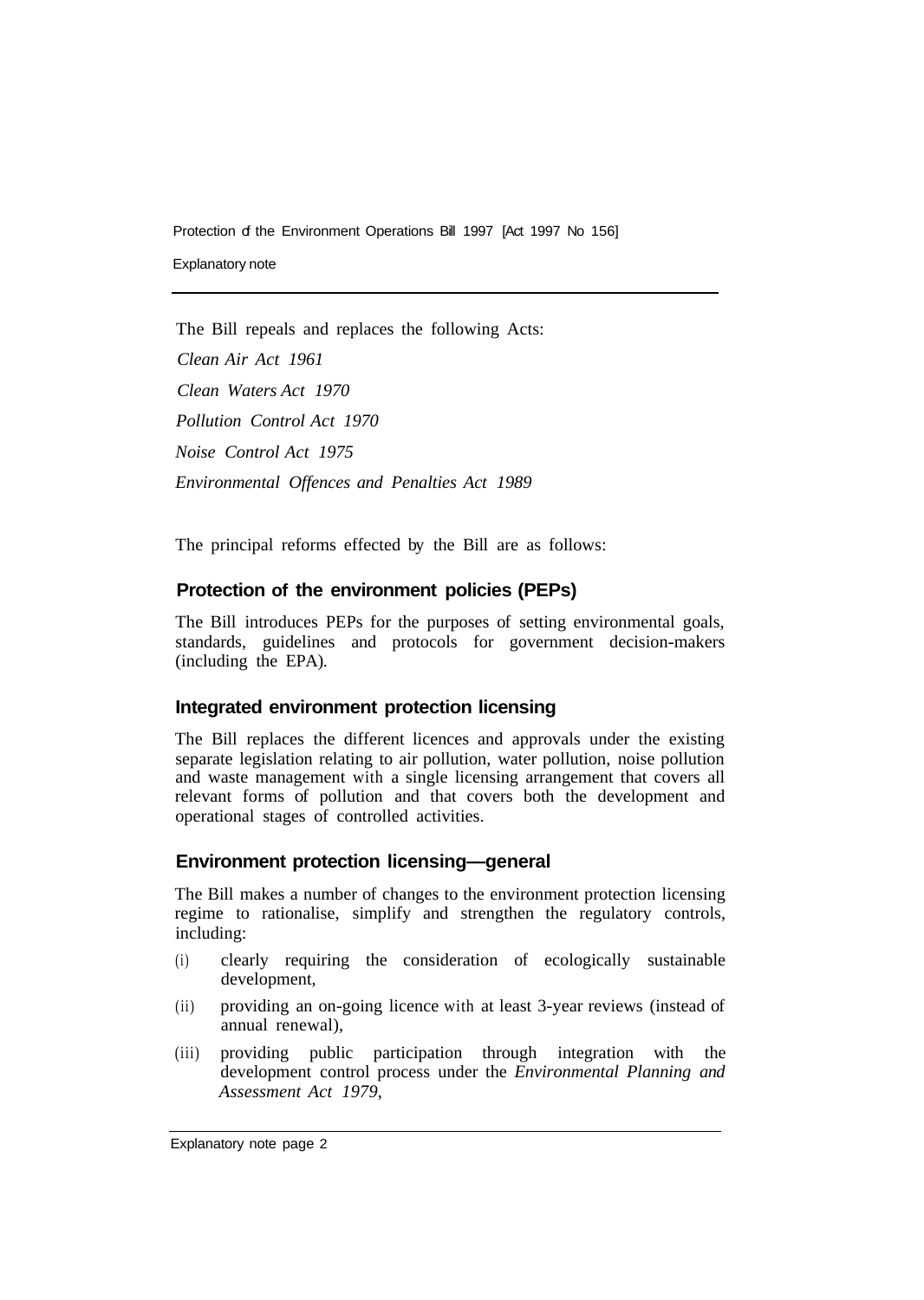Explanatorynote

- (iv) clarifying the regulatory responsibility of the EPA for listed activities (including water pollution licensing) and the regulatory responsibility of local authorities for certain other activities,
- (v) providing for pollution load-based licence fees,
- (vi) providing for economic measures (such as tradeable permit schemes) to provide economic incentives for the reduction of pollution.

## **Environment protection notices**

The Bill introduces a comprehensive system of clean-up, prevention and prohibition notices to enable speedy and effective action to protect the environment. The Bill imposes a duty to notify pollution incidents that cause material harm to the environment.

## **Environmental offences**

The Bill maintains and revises existing pollution offences and doubles the maximum penalty for tier 2 offences, namely the offences not carrying the existing maximum penalty of \$1,000,000 or 7 years imprisonment.

#### **Environmental audits**

The Bill introduces a scheme for voluntary as well as mandatory environmental audit. Information obtained by licensees in the course of voluntary audits are protected from official inspection or use in proceedings, but those obtained in the course of mandatory audits directed by the EPA are not so protected.

#### **Investigation**

The Bill revises and rationalises the various investigative powers of the regulatory authorities and their authorised officers.

#### **Proceedings**

The Bill strengthens the existing rights for civil enforcement by third parties to restrain unlawful actions that harm the environment. It extends the range of orders available to a court in sentencing an environmental offender, including confiscating profits, publicising the offence, recovery of costs and restoration of the damage caused.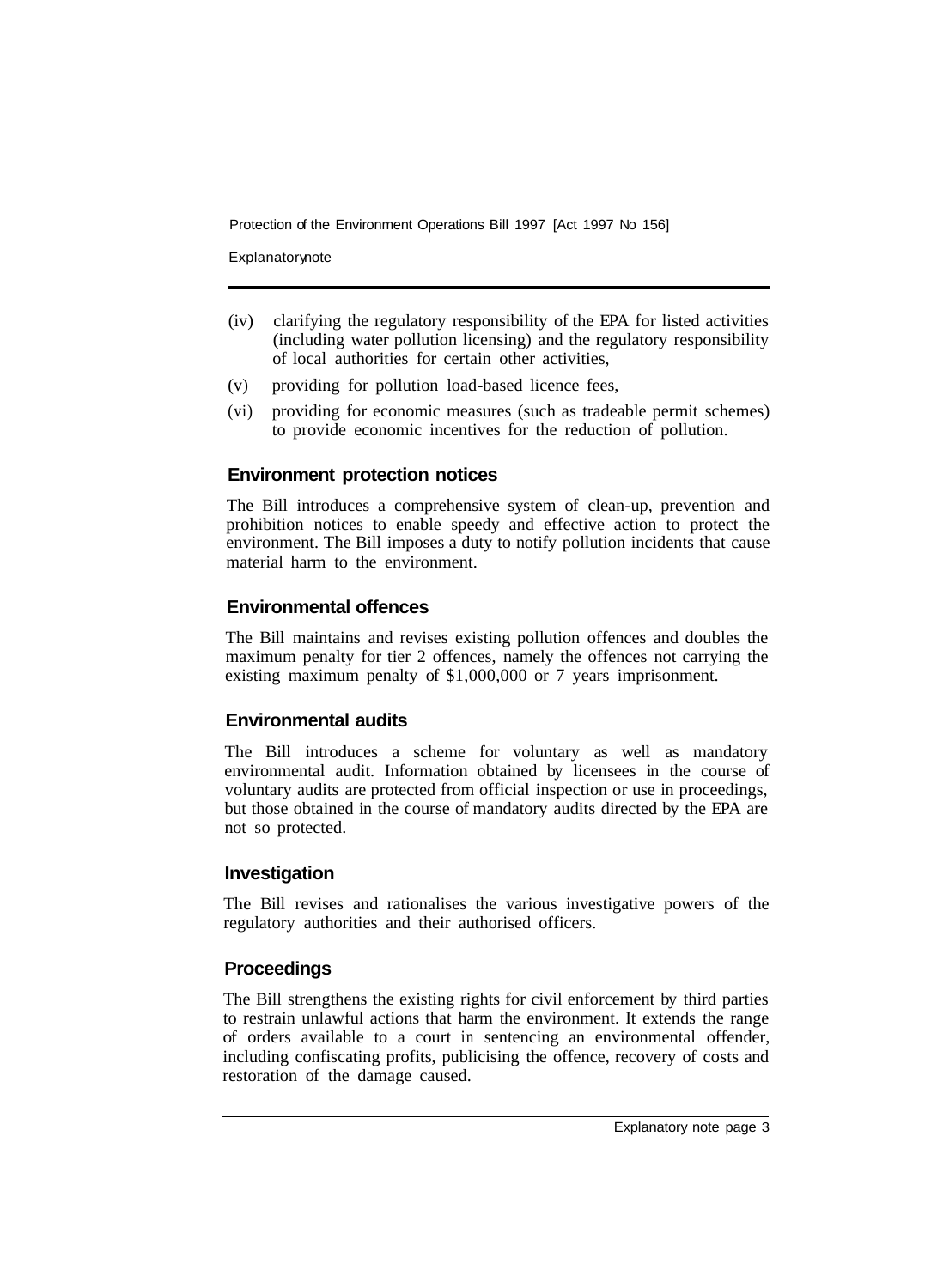Explanatory note

## Outline of provisions

#### **Chapter 1 Preliminary**

**Clause 1** sets out the name (also called the short title) of the proposed Act.

**Clause 2** provides for the commencement of the proposed Act on a day or days to be appointed by proclamation.

**Clause 3** sets out the objects of the proposed Act.

**Clause 4** provides that certain expressions used in the proposed Act have meanings set out in the Dictionary at the end of the proposed Act.

**Clause 5** provides that the activities listed in Schedule 1 are *scheduled activities.* Such activities are required to be licensed under the proposed Act and are generally the responsibility of the Environment Protection Authority (the EPA).

**Clause 6** defines the *appropriate regulatory authority* for the purposes of the proposed Act. The EPA is generally that regulatory authority, but a local council or other local authority is that regulatory authority for non-scheduled activities (with certain exceptions).

**Clause 7** provides that the proposed Act will generally prevail to the extent of any inconsistency with other Acts or statutory rules (except the *Marine Pollution Act 1987).* 

**Clause 8** provides that notes do not form part of the proposed Act.

## **Chapter 2 Protection of the environment policies**

#### **Part 2.1 Introduction**

**Clause 9** defines certain words and expressions used in this Chapter.

**Clause 10** sets out the purpose of protection of the environment policies **(PEPs).** 

**Clause 11** provides a list of the subject-matters in respect of which PEPs may be made, and also provides that such a policy must specify an environment protection goal, standard, guideline or protocol.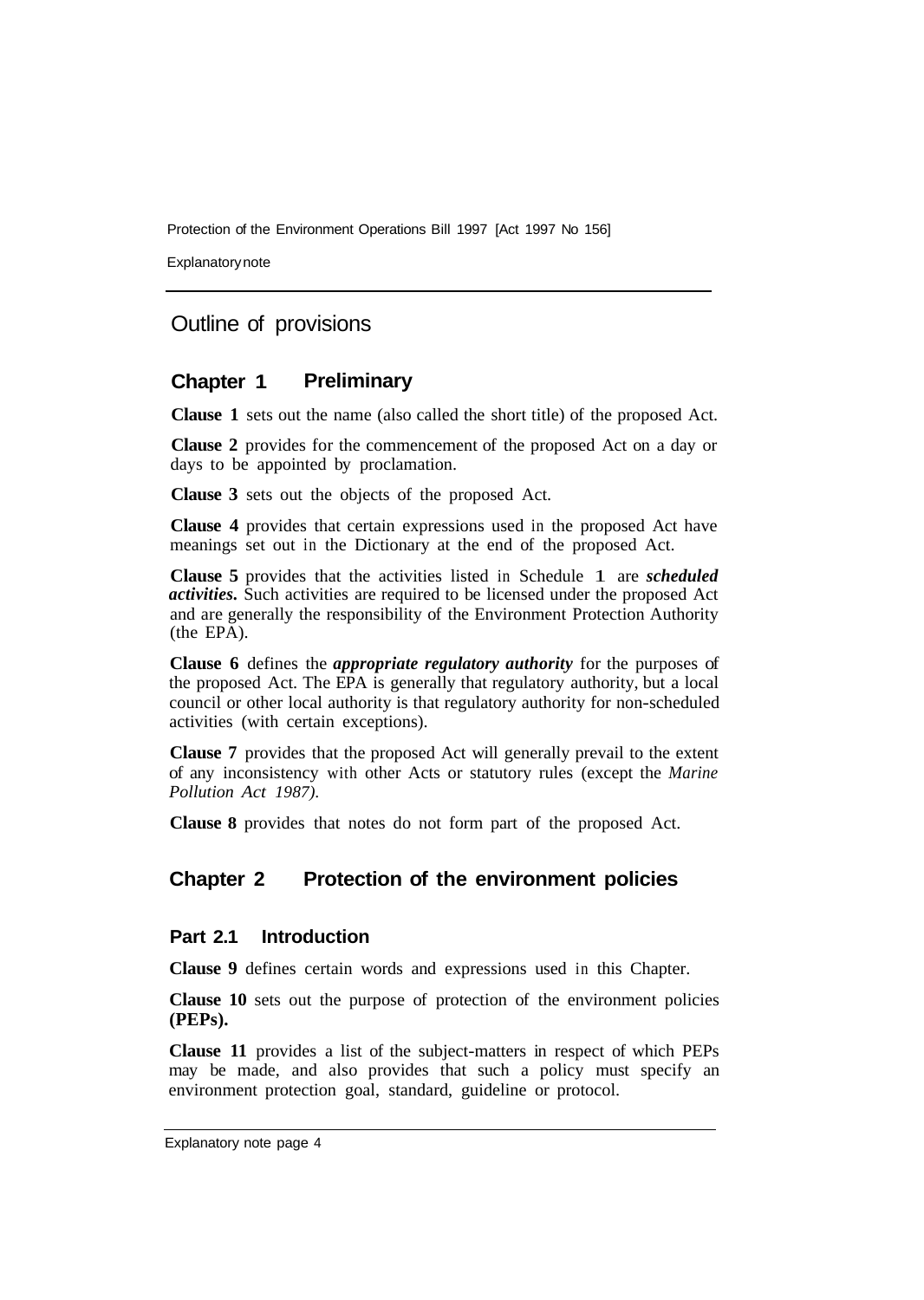Explanatory note

#### **Part 2.2 Draft policies**

**Clause 12** provides that the EPA must prepare draft PEPs if it is so directed by the Minister. The EPA may also prepare draft PEPs of its own accord.

**Clause 13** sets out the general considerations which must be taken into account by the EPA when it is preparing a draft PEP.

#### **Part 2.3 General procedure for preparing draft policies**

**Clause 14** provides that this Part applies to the preparation of a draft policy, except where the next Part applies.

**Clause 15** provides that the EPA must give notice of its intention to prepare any draft PEP.

**Clause 16** provides that the EPA may prepare a draft of the PEP and must prepare an impact statement relating to that draft PEP. The clause also lists factors which must be included in the impact statement.

**Clause 17** provides that the EPA must invite submissions from the public on any draft PEP and impact statement.

**Clause 18** provides that during the preparation of a draft policy, the EPA is to consult with any public authorities, organisations or persons as directed by the Minister, or with anyone else as the EPA considers appropriate.

**Clause 19** provides that in proceeding with any draft PEP, the EPA must take into consideration the impact statement and any submissions received which relate to that draft PEP.

**Clause 20** provides that a copy of any draft PEP is to be submitted to the Minister, accompanied by an EPA report about all relevant submissions made to and any consultation undertaken by the EPA in relation to the draft PEP.

## **Part 2.4 Special procedure for preparing draft policies**

**Clauses 21–24** enable PEPs to be prepared and made without the procedures in Part 2.3 being followed in limited circumstances.

#### **Part 2.5 Making policies**

**Clauses 25** and **26** provide that the Minister may recommend to the Governor the making of a policy in accordance with a submitted draft PEP or in accordance with an altered draft PEP, and the Governor may make a policy in accordance with such a recommendation.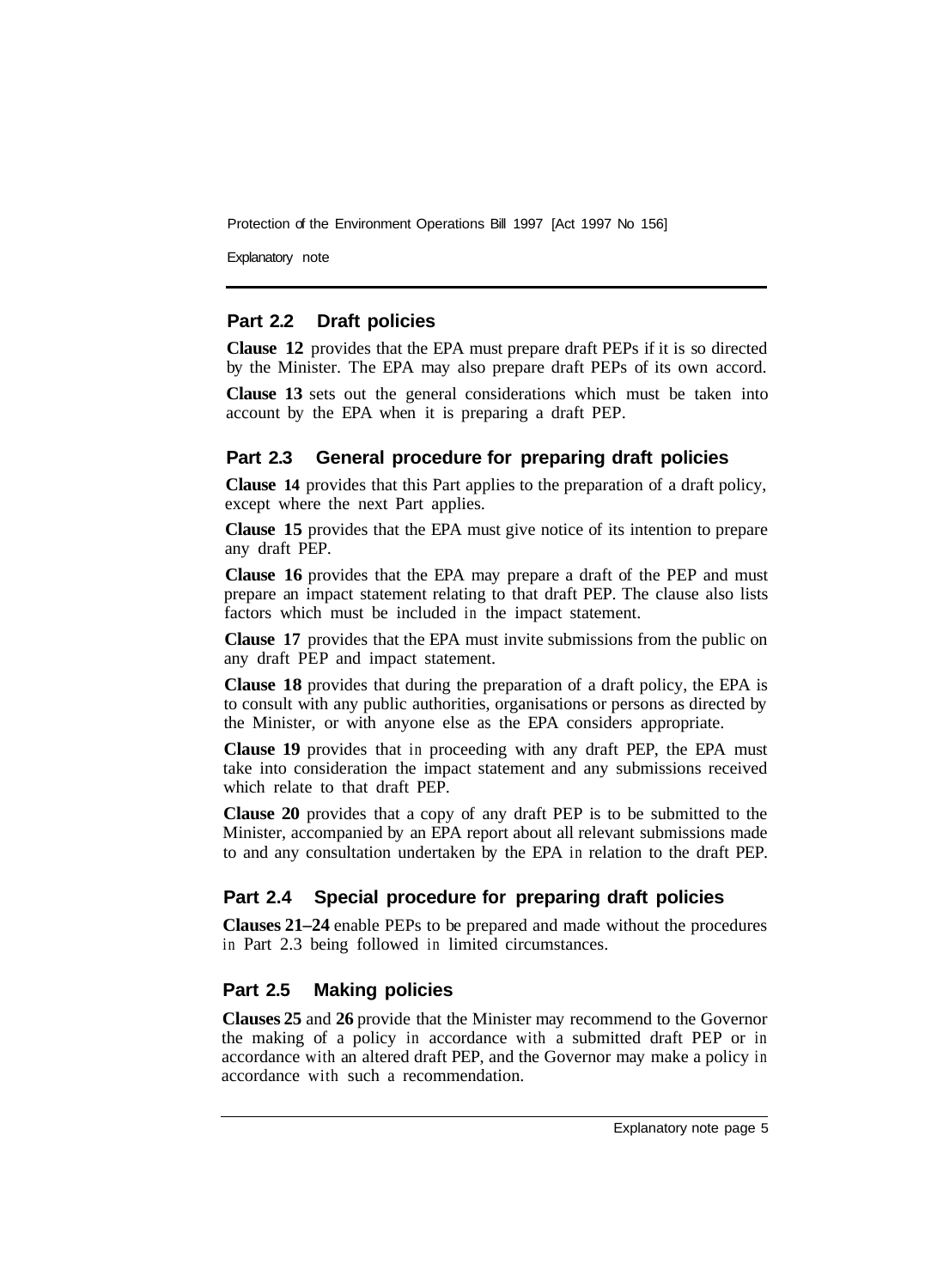Explanatory note

#### **Part 2.6 Interim policies**

**Clause 27** deals with interim policies. An *interim policy* is defined as a policy that is based on a draft policy that is the subject of a Ministerial direction under clause 22 (3) for the urgent preparation of a policy. Those policies have a maximum term of 12 months.

#### **Part** *2.7* **Implementing policies**

**Clauses 28–32** provide that the EPA, certain regulatory authorities, councils, heads of departments, Ministers, consent authorities, determining authorities and other public authorities must take relevant policies into account when making certain decisions or determinations. *Public authority* is defined as including a Minister and the EPA.

#### **Part 2.8 Miscellaneous**

**Clause 33** provides that PEPs may be amended or repealed by other policies prepared and made in accordance with this Chapter.

**Clause 34** sets out the requirements for the publication, commencement and validity of a PEP.

**Clause 35** sets out matters in relation to the machinery of the policy for which the PEP may make provision.

**Clause 36** provides that a PEP is not to create offences for any contravention of the PEP.

**Clause 37** provides that judicial notice is to be taken of a PEP.

**Clause 38** provides that a failure to comply with procedural requirements under this Chapter does not invalidate a PEP so made.

**Clause 39** provides that copies of PEPs are to be made available to the public.

**Clause 40** provides that the EPA may decide not to proceed with a draft PEP and the Minister may decide not to recommend the making of a PEP submitted to the Minister

**Clause 41** provides that a PEP is not a statutory rule for the purposes of the *Subordinate Legislation Act 1989.* 

Explanatory note page 6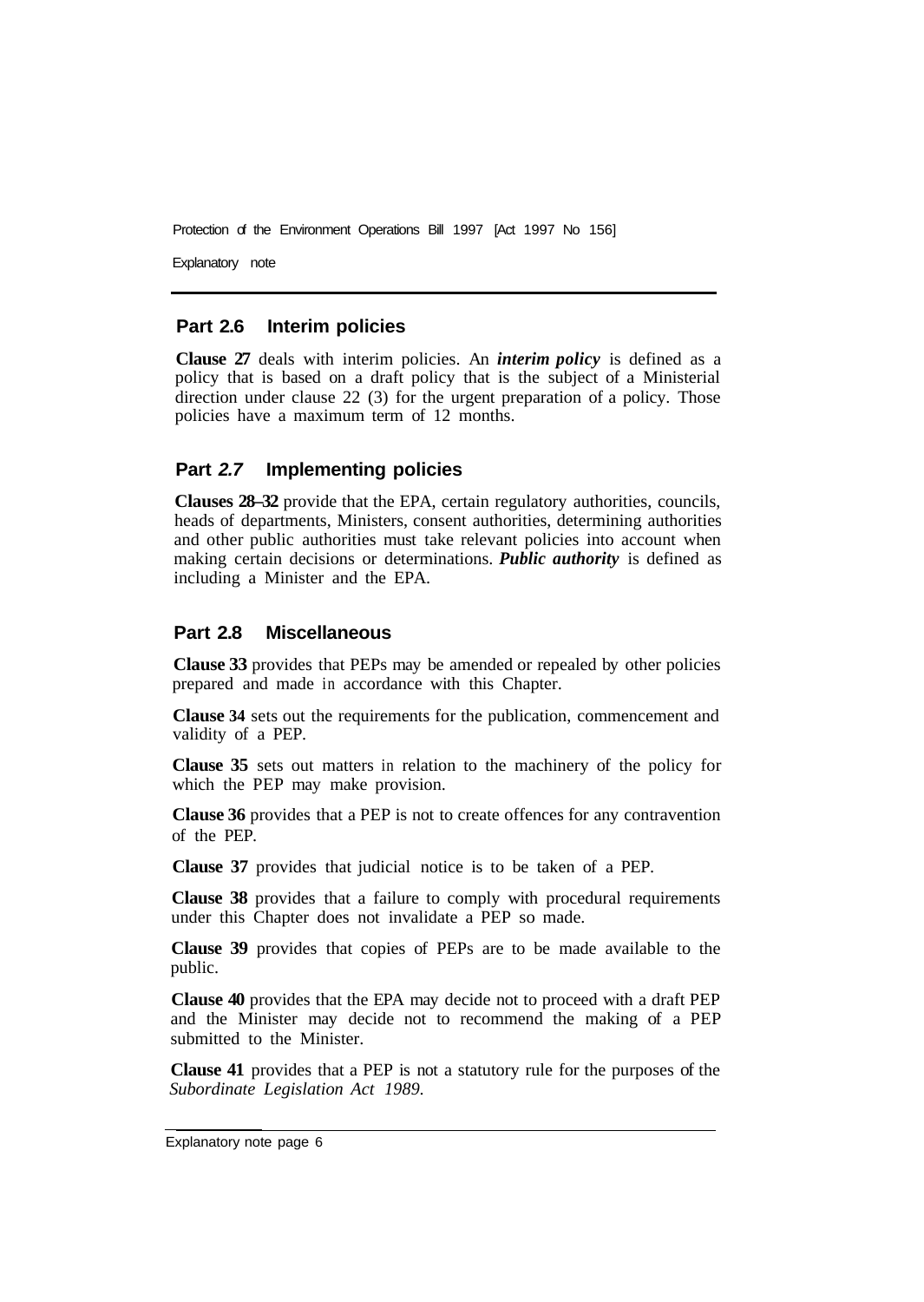Explanatory note

## **Chapter 3 Environment protection licences**

#### **Part 3.1 Introduction**

**Clause 42** provides that environment protection licences may be issued and otherwise dealt with in accordance with this Chapter.

**Clause 43** outlines the purposes for which environment protection licences are issued. Generally, they are issued to authorise the carrying out of scheduled activities or work designed to permit scheduled activities to be carried out, or to control non-scheduled activities that result in water pollution (such a licence being a defence to the offence of polluting waters).

**Clause 44** provides that licences may be issued or varied so as to cover either scheduled development work or scheduled activities, or both. The clause also provides that licences may regulate all forms of pollution.

**Clause 45** outlines the matters that the appropriate regulatory authority is required to take into consideration in exercising its functions under this Chapter. These include the pollution being or likely to be caused by the carrying out of the activity or work concerned and the likely impact of that pollution on the environment.

**Clause 46** states that this Chapter has effect in addition to and does not derogate from the requirements of any other Act.

## **Part 3.2 Licences required for scheduled development work and scheduled activities**

**Clause 47** makes it an offence for the occupier of any premises to carry out scheduled development work (being work that will enable scheduled activities to be carried on) unless the occupier holds a licence that authorises that work to be carried out at those premises.

**Clause 48** makes it an offence for the occupier of any premises to carry on a scheduled activity unless the occupier holds a licence that authorises that activity to be carried on at those premises. The proposed section applies to those scheduled activities where Schedule 1 indicates that a licence is required for premises at which the activity is carried on.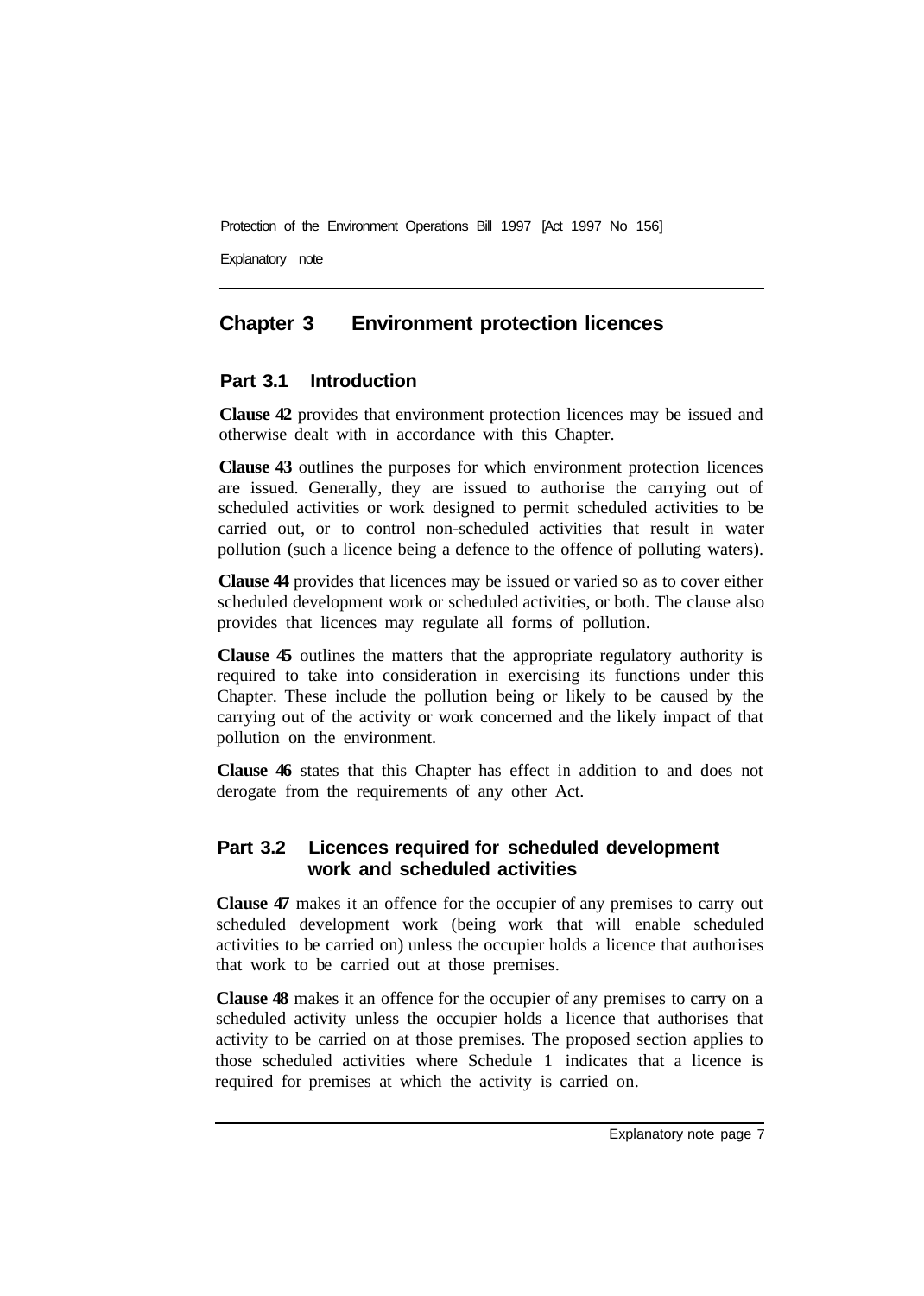Explanatory note

**Clause 49** makes it an offence to carry on a scheduled activity unless the person is the holder of a licence that authorises that activity to be carried on. The proposed section applies to those scheduled activities where Schedule 1 indicates that a licence is required to carry on the activity, but not for the premises at which the activity is carried on.

**Clause 50** provides that a licence that relates to controlled development must not be granted, unless development consent has been granted for the controlled development. The proposed section describes controlled development as development that cannot be carried out without development consent under Part 4 of the *Environmental Planning and Assessment Act 1979.* 

**Clause 51** indicates that licences for works or activities are subject to the proposed integrated development provisions of the *Environmental Planning and Assessment Act 1979.* 

**Clause 52** provides for the situation where a person is in the process of carrying out any work or activity at the time that work or activity is deemed, by amendment or replacement of Schedule 1, to be an activity requiring authorisation by a licence.

#### **Part 3.3 Issue, transfer and variation of licences**

**Clauses 53** and **54** provide that an application may be made to the appropriate regulatory authority for the issue or transfer of a licence.

**Clause 55** gives the appropriate regulatory authority the power to grant or refuse an application for the issue or transfer of a licence.

**Clause 56** provides for the description of the premises to which a licence applies.

**Clause 57** requires the holder of a licence to pay an annual licence fee to the appropriate regulatory authority.

**Clause 58** gives the appropriate regulatory authority the power to vary a licence, including the conditions of a licence.

**Clause 59** provides that specified applications may only be made with the consent of specified persons. For example, an application for the variation of a licence may be made only with the written consent of the licence holder.

**Clause 60** allows the appropriate regulatory authority to require a licence applicant to supply such further information as the authority considers necessary and relevant to the application.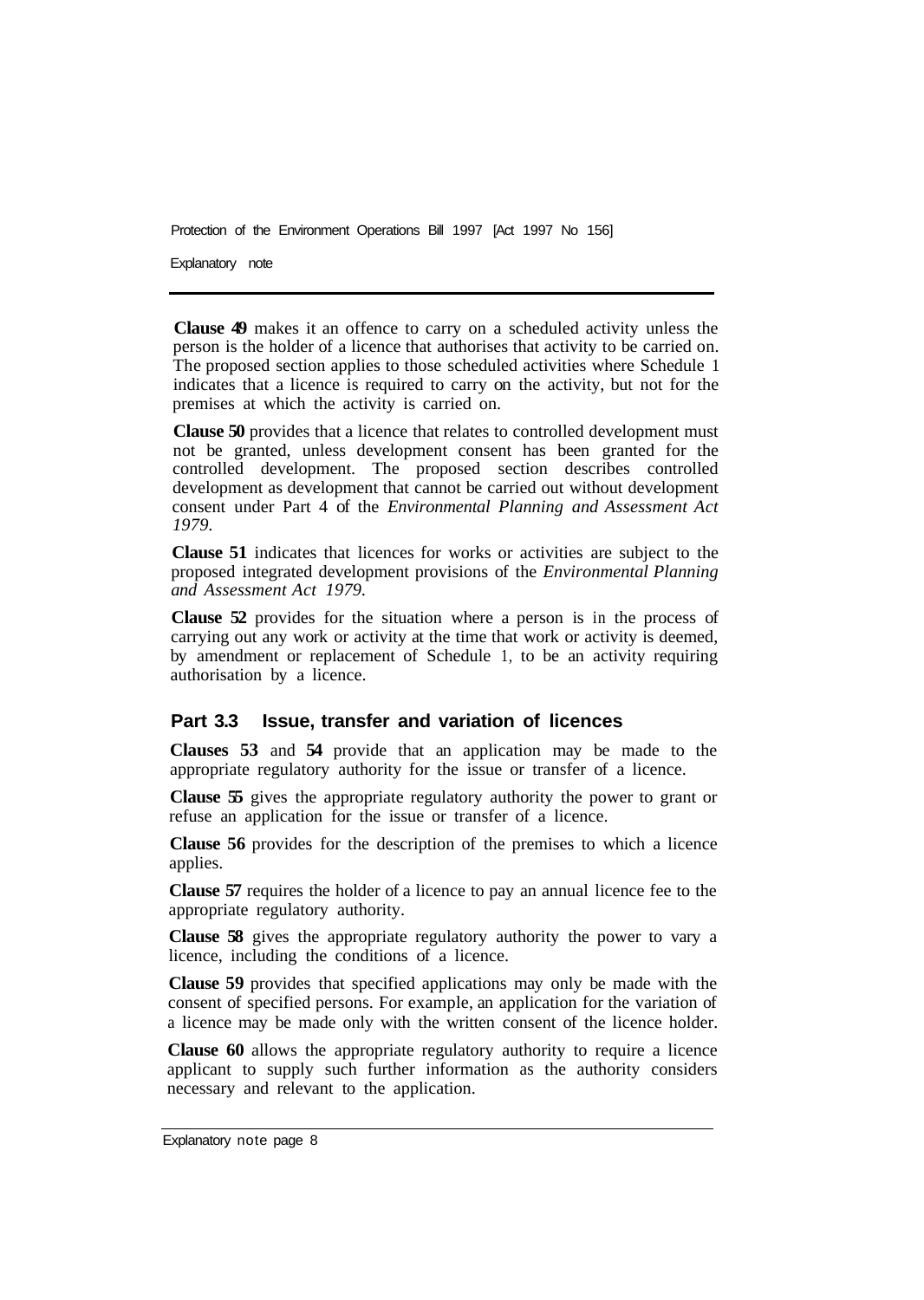Explanatory note

**Clause 61** allows any person to request the reasons for the grant or refusal of **a** licence application. The appropriate regulatory authority is required to provide a written statement of reasons to the person.

**Clause 62** provides that a licence applicant, if not entitled to copyright, is taken to have indemnified all persons using the application and supporting documents against any claim or action for breach of copyright,

## **Part 3.4 Licence conditions**

**Clause 63** provides that a licence may be issued subject to conditions or unconditionally. However, a condition cannot be attached if compliance with the condition would result in a breach of a requirement made by or under the proposed Act.

**Clause 64** makes it an offence to contravene any condition of a licence. It also provides that it is a defence if the holder of the licence establishes that the contravention of the condition was caused by another person, who was not associated with the holder at the time the condition was contravened, and that the holder took all reasonable steps to prevent the contravention.

#### **Part 3.5 Particular licence conditions**

**Clause 65** makes it clear that the types of conditions set out in the Part are not the only conditions that may be attached to a licence.

**Clause 66** provides that the conditions of a licence may require monitoring by the holder of the licence of the work or activity authorised or controlled by the licence. The proposed section also provides that it is an offence to furnish information to the appropriate regulatory authority under the conditions of a licence that is false or misleading.

**Clause 67** provides that the conditions of a licence may require the holder of the licence to comply with the requirements of a mandatory environmental audit program.

**Clause 68** provides that the conditions of a licence may require the holder to undertake studies into any aspect of the environmental impact of the work or activity authorised or controlled by the licence or to develop a pollution reduction program or comply with such a program determined by the appropriate regulatory authority.

**Clause 69** provides that the conditions of a licence may relate to tradeable emission schemes or other schemes involving economic measures.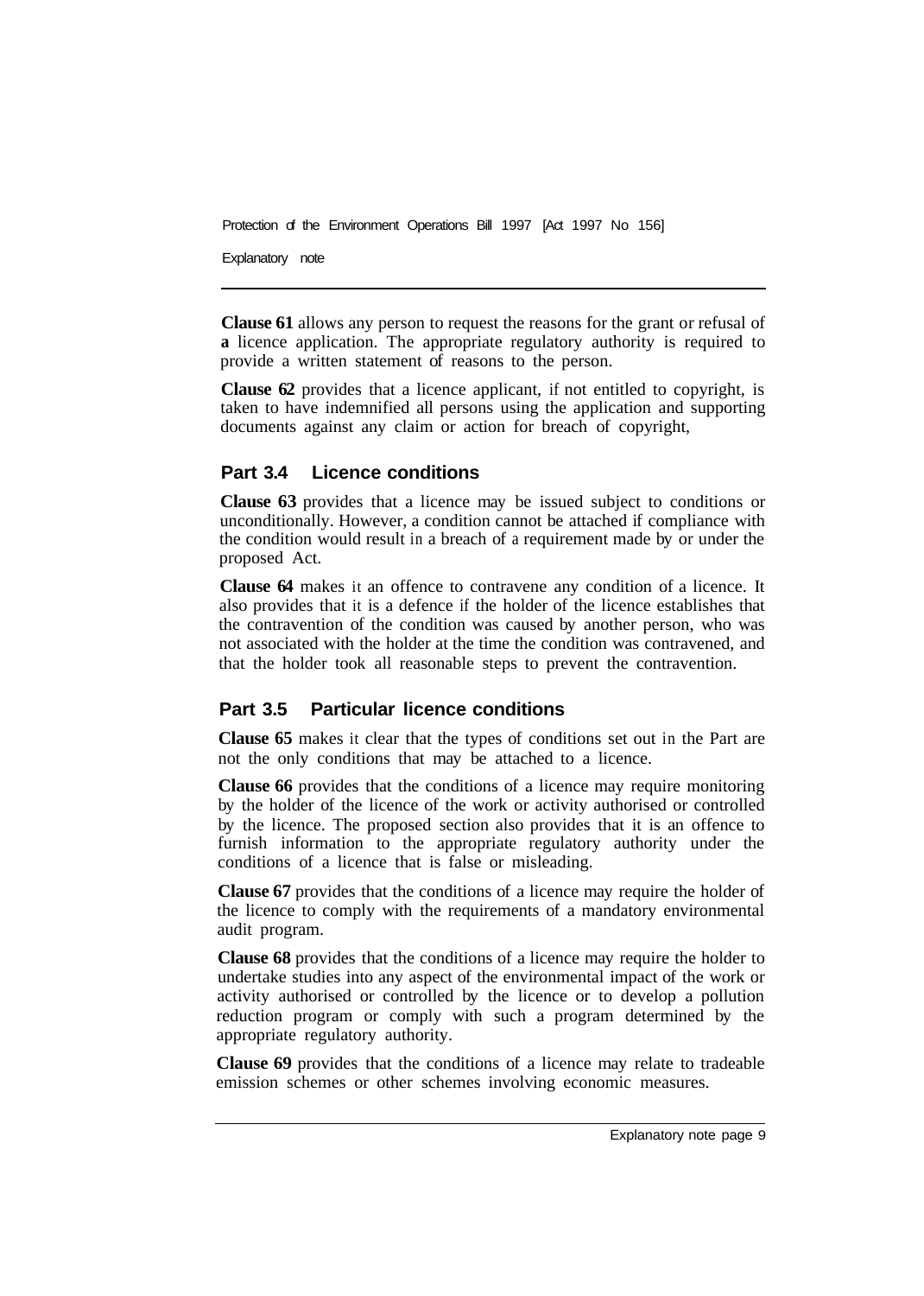Explanatory note

**Clause 70** provides that the conditions of a licence may require the holder to provide financial assurances.

**Clause 71** provides that the conditions of a licence may require the holder to carry out remediation work in connection with the activities or works authorised or controlled by the licence.

**Clause 72** provides that the conditions of a licence may require the holder to take out and maintain a policy of insurance for the payment of costs for clean-up action and any claims for compensation or damages resulting from pollution in connection with the activity or work authorised or controlled by the licence.

**Clause 73** provides that a condition of a licence may provide that an authorisation is not to take effect until a specified time, or until a financial assurance is provided.

**Clause 74** provides that a condition of a licence may require the holder to enter into or arrange for a positive covenant under section 88E of the *Conveyancing Act 1919* and to arrange for its registration.

**Clause 75** provides that a condition of a licence may require the holder to provide information relating to dealing with waste, prepare an environmental waste management plan and comply with any industry waste reduction plan (within the meaning of the *Waste Minimisation and Management Act 1995).*  The proposed section also provides that conditions may be imposed relating to waste received at licensed premises, the storage, handling, treatment and processing of waste and the transportation of waste.

**Clause 76** provides for conditions relating to the post-closure requirements for waste facilities or other licensed premises.

#### **Part 3.6 Duration and review of licences**

**Clause 77** provides that a licence remains in force until it is suspended, revoked or surrendered, and, while it remains in force, it is subject to any variations made to it.

**Clause 78** requires a review of each licence at least once every 3 years after the issue of the licence.

#### **Part 3.7 Suspension, revocation and surrender of licences**

**Clause 79** gives the appropriate regulatory authority the power to suspend or revoke a licence by notice in writing given to the holder of the licence. The proposed section also outlines the procedure which must be followed in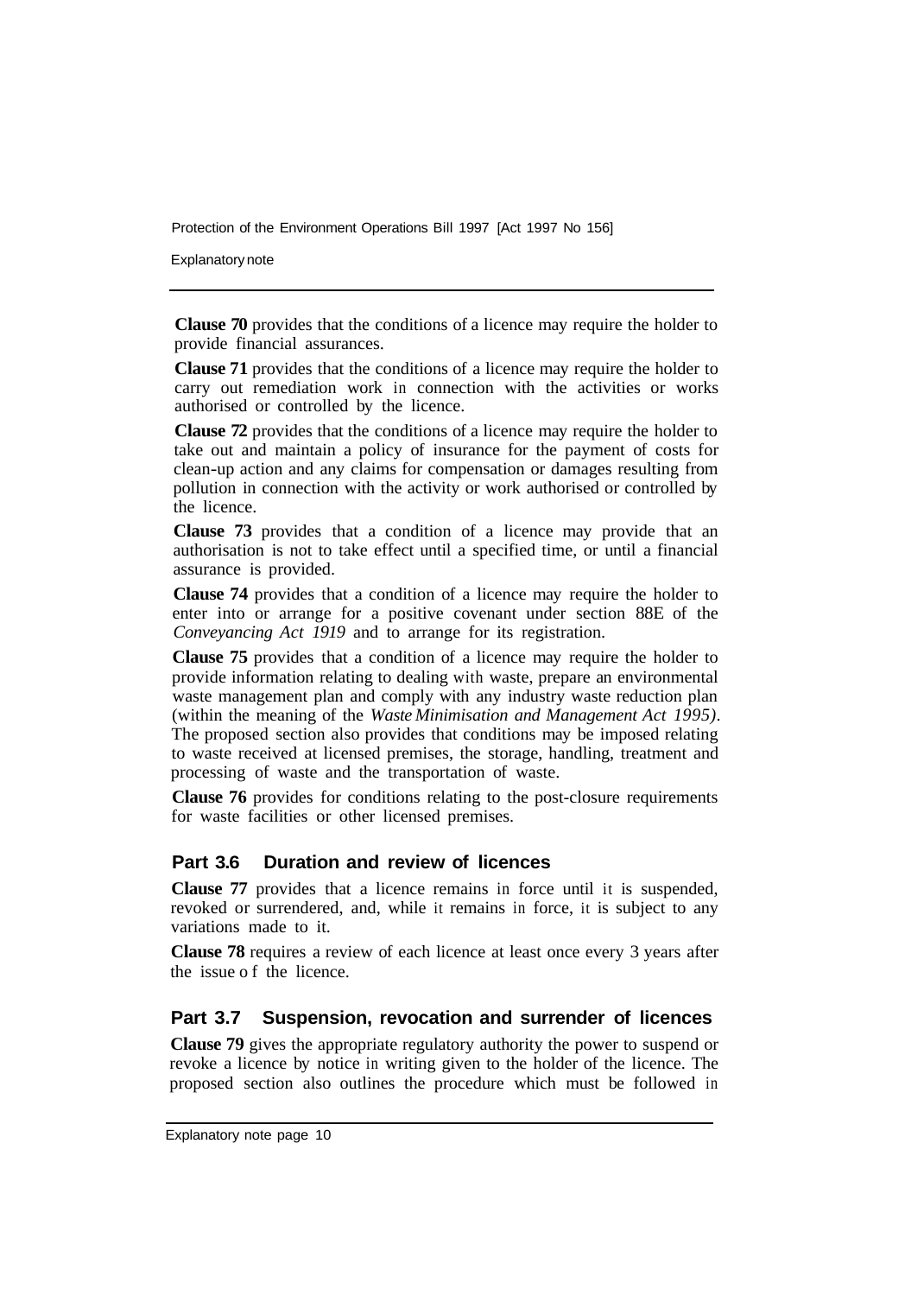Explanatory note

suspending or revoking a licence and lists some reasons why a licence may be suspended or revoked.

**Clause 80** provides for the surrender of a licence upon the written application **of** the licence holder.

**Clause 81** provides that a licence may be suspended or revoked, or the surrender of a licence may be approved, unconditionally or subject to conditions as imposed by the appropriate regulatory authority.

**Clause 82** gives the Minister the power to, by notice in writing, revoke or suspend the licence of a person who is convicted of a major pollution offence. The proposed section defines a major pollution offence as an offence the commission of which has caused or is likely to cause harm to the environment.

#### **Part 3.8 Miscellaneous**

**Clause 83** deals with the criteria which the appropriate regulatory authority may take into consideration in determining whether an applicant is a fit and proper person.

**Clause 84** provides that the decision of the appropriate regulatory authority regarding a licence operates from the date of the decision or another date specified by the appropriate regulatory authority. The proposed section also makes special provision for the operation of a decision to vary, suspend or revoke a licence.

**Clause 85** deals with the situation where the holder of a licence dies.

**Clause 86** provides that the appropriate regulatory authority may, by notice in writing given to the occupier of any premises who carries out work at those premises in contravention of proposed Part 3.2, require the occupier to remove that work or to restore the premises to their previous state.

**Clause 87** deals with licensing arrangements for waste facilities that are required to be licensed, that are landfill sites and that are used for the purposes of the disposal of putrescible waste.

**Clause 88** requires the occupier of waste facilities that are required to be licensed under the proposed Chapter to pay to the EPA a contribution as prescribed by the regulations. The proposed section also provides that the EPA may direct the manner in which the contribution is to be paid and the regulations may provide for the amounts payable and other surrounding matters.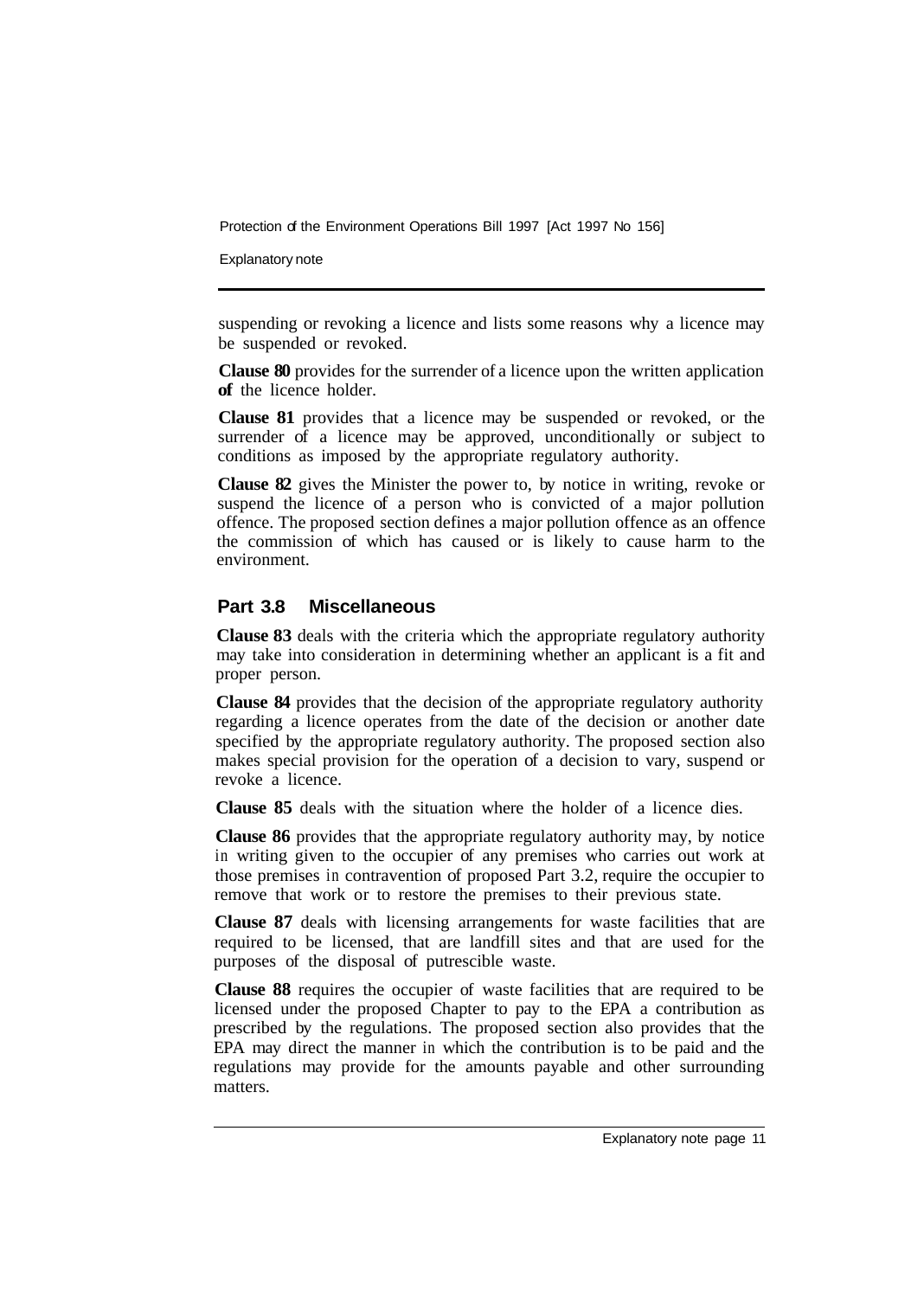Explanatory note

## **Chapter 4 Environment protection notices**

#### **Part 4.1 Preliminary**

**Clause 89** defines *clean-up notice, compliance cost notice, prevention notice* and *prohibition notice.* 

**Clause 90** states that environment protection notices consist of clean-up notices, prevention notices and prohibition notices.

#### **Part 4.2 Clean-up notices**

**Clauses 91–93** provide that the polluter, the occupier of premises suspected of causing a pollution incident or a public authority may be directed by the appropriate regulatory authority or by the EPA to take such clean-up action as is specified in a clean-up notice. Failure to comply with a clean-up notice by an occupier of premises or a polluter is an offence. Clean-up directions may be given orally or by notice in writing.

**Clause 94** enables a regulatory authority to recover the administrative costs of preparing and giving clean-up notices.

#### **Part 4.3 Prevention notices**

**Clause 95** provides that an activity is carried on in an *environmentally unsatisfactory manner* if certain listed factors exist.

**Clause 96** provides that when the appropriate regulatory authority reasonably suspects that an activity has been or is being carried on in an environmentally unsatisfactory manner, it may direct the occupier of the premises on which the activity is being carried out or the person carrying on the activity to take such action as is specified in the prevention notice.

**Clause 97** provides that it is an offence to fail to comply with such a prevention notice.

**Clause 98** provides that if a person does not comply with a prevention notice, the appropriate regulatory authority may take action to cause the notice to be complied with.

**Clause 99** outlines the time at which a prevention notice begins to operate.

**Clause 100** enables a regulatory authority to recover the administrative costs of preparing and giving prevention notices.

Explanatory note page 12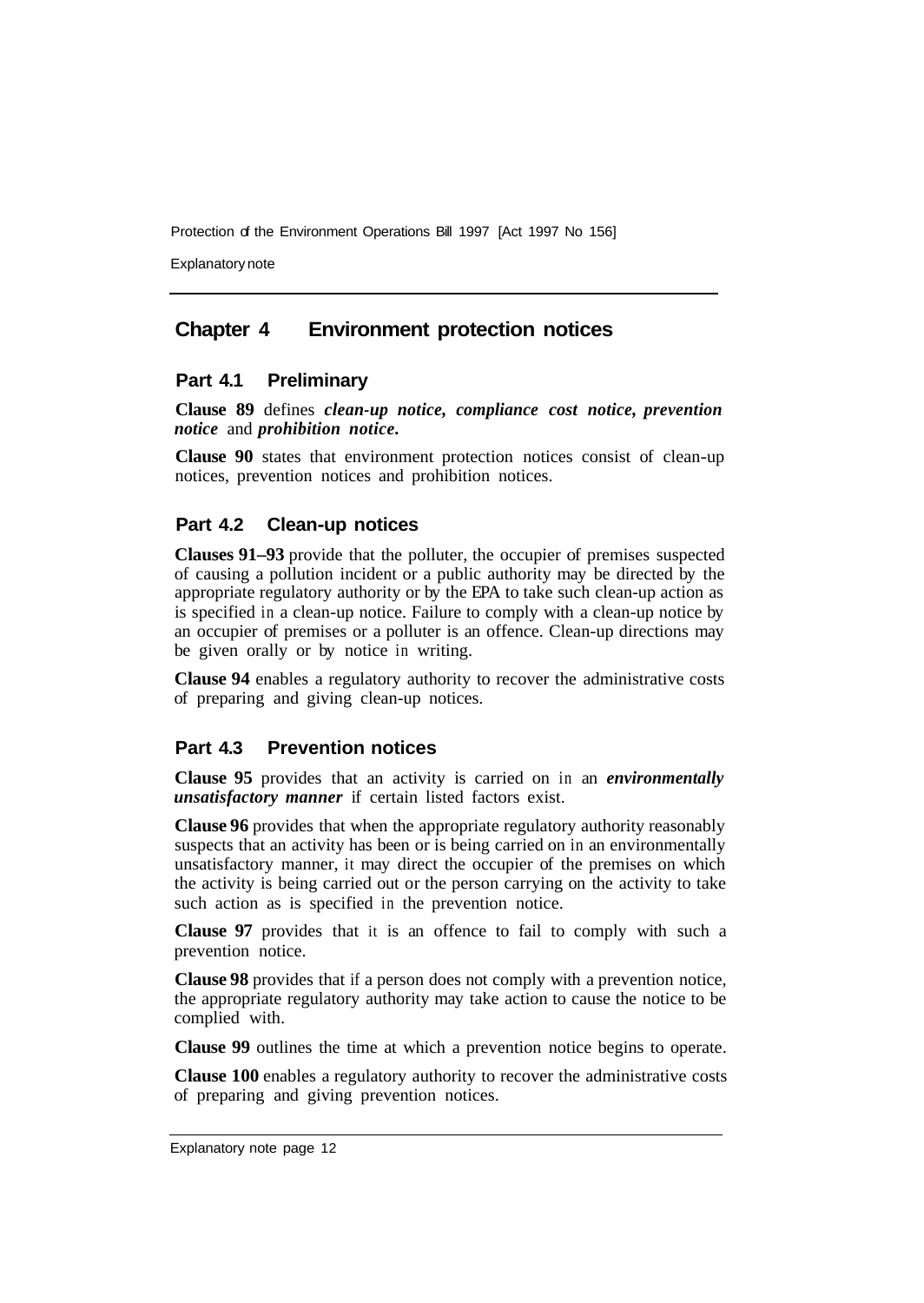**Explanatory note** 

#### **Part 4.4 Prohibition notices**

**Clause 101** provides that, on recommendation by the EPA, the Minister may direct a polluter or the occupier of premises suspected of causing a pollution incident to cease carrying on the activity which is causing the pollution.

**Clause 102** provides that it is an offence to fail to comply with such a prohibition notice.

**Clause 103** provides that if a person does not comply with a prohibition notice, the EPA may take action to cause the notice to be complied with.

#### **Part 4.5 Compliance cost**

**Clauses 104** and **105** provide that the cost of causing a clean-up notice, prevention notice or prohibition notice to be complied with (in cases where a person fails to comply with the notice) is recoverable from the person who was the subject of the notice. Such costs may be specified in a compliance cost notice, and any amounts unpaid are recoverable as a debt in court.

**Clause 106** provides that a compliance cost notice may be registered in relation to any land owned by the person who is the subject of that notice.

**Clause 107** creates, on registration of a compliance cost notice under proposed section 106, a charge on the land in relation to which the notice is registered to secure the payment to the regulatory authority of the amount specified in the notice.

#### **Part 4.6 Miscellaneous**

**Clause 108** provides that more than one notice under a provision of the proposed Chapter may be given to the same person.

**Clause 109** provides that notices may be issued in respect of matters occurring outside the State which affect the environment of this State.

**Clause 110** provides that a notice given under the proposed Chapter may be revoked or varied by a subsequent notice or notices, by modification of its terms and specifications or by extending the time for compliance.

**Clause 111** gives a regulatory authority or public authority (by its employees, agents or contractors) the power to enter any premises for the purpose of exercising its functions under the proposed Chapter.

**Clause 112** makes it an offence to wilfully delay or obstruct a person carrying out any action in compliance with an environment protection notice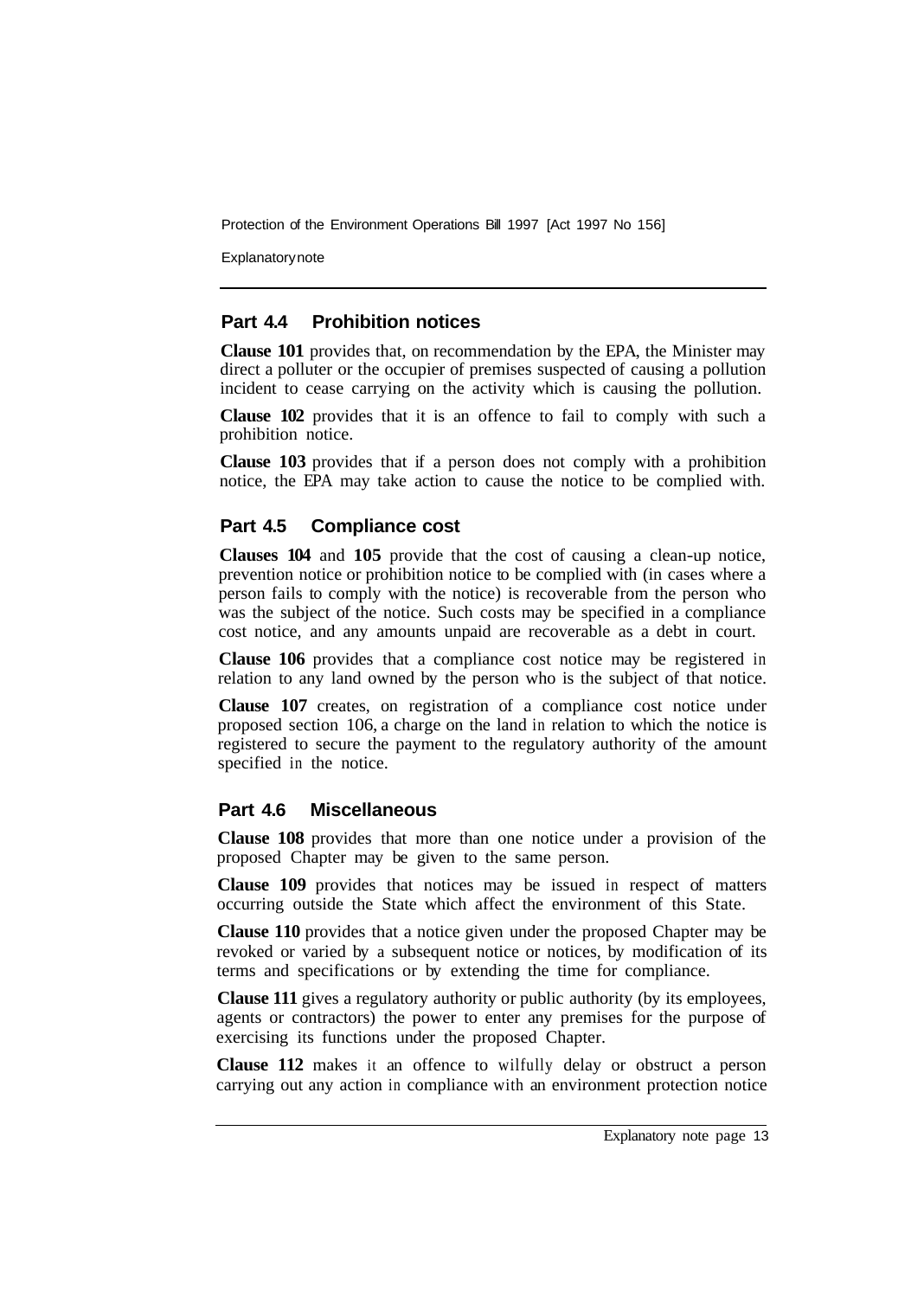Explanatory note

or a public authority taking clean-up action under proposed Part 4.2 or a regulatory authority that is taking action under proposed sections 98 or 103.

**Clause 113** makes it an offence to make a false or misleading statement in any report required under the proposed Chapter and lodged with a regulatory authority.

## **Chapter 5 Environment protection offences**

## **Part 5.1 Classification of offences**

**Clause 114** provides that tier 1 offences are offences under Part 5.2, tier 2 offences are all other offences under the proposed Act or the regulations and tier 3 offences are tier 2 offences that may be dealt with by way of penalty notice.

#### **Part 5.2 Tier 1 offences**

This Part deals with those offences classified as tier 1 offences.

**Clause 115** provides that it is an offence to dispose of waste in a manner that harms or is likely to harm the environment. The clause also provides that it is a defence if the waste was disposed of with lawful authority.

**Clause 116** provides that it is an offence to cause any substance to leak, spill or otherwise escape in a manner that harms or is likely to harm the environment. The clause also provides that it is a defence if the leak, spill or other escape was caused with lawful authority.

**Clause 117** provides that it is an offence to cause any controlled substance (within the meaning of the *Ozone Protection Act 1989)* to be emitted into the atmosphere in contravention of the regulations under that Act and in a manner that harms or is likely to harm the environment.

**Clause 118** provides that it is a defence for tier **1** offences if it is established that the commission of the offence was due to causes over which the person had no control and that the person took reasonable precautions and exercised due diligence to prevent the commission of the offence.

**Clause 119** provides that the maximum penalty for a person convicted of committing a tier **1** offence is \$1,000,000, in the case of a corporation, and \$250,000 or 7 years imprisonment or both, in the case of an individual.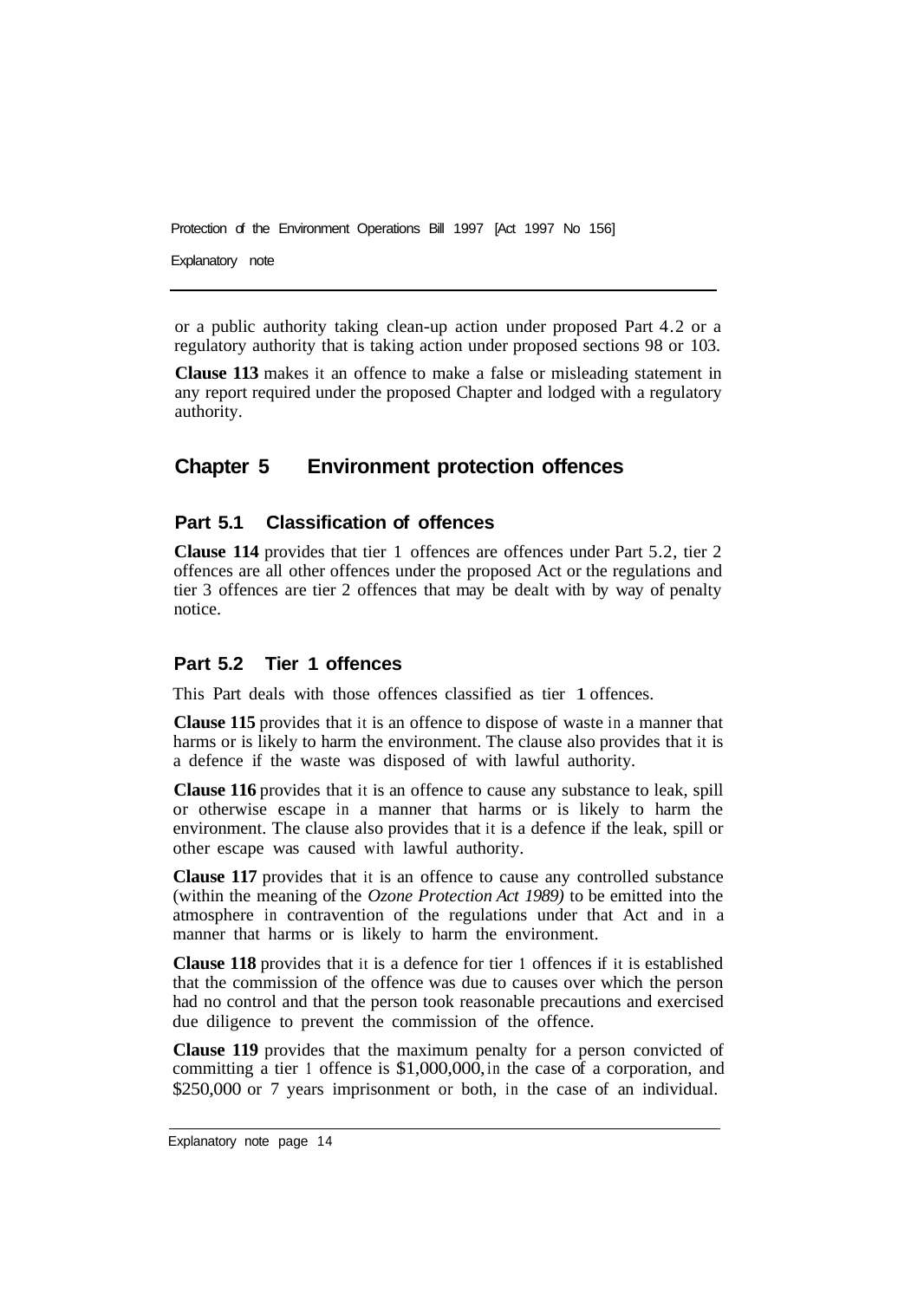**Explanatory note** 

#### **Part 5.3 Water pollution**

**Clause 120** prohibits the polluting of any waters, the causing of waters to be polluted and the permitting of waters to be polluted.

**Clause 121** provides that the regulations may regulate the carrying out of an activity that pollutes waters, thus providing an exception to the general prohibition.

**Clause 122** provides that it is also a defence to contravening the general prohibition if the polluter establishes that the pollution was regulated by an environment protection licence and the conditions of that licence were not contravened.

**Clause 123** outlines the maximum penalties for persons convicted of committing an offence under this Part.

#### **Part 5.4 Air pollution**

#### **Division 1 General**

**Clauses 124–126** provide that it is an offence for the occupier of premises to operate a plant in or on those premises, carry out maintenance work on such a plant, or deal with materials in or on those premises in such a manner as to cause air pollution from those premises.

**Clause 127** provides that to prove that air pollution was caused from premises, it is sufficient to prove that air pollution was caused on the premises.

**Clause 128** provides that the occupier of premises must not carry on any activity, or operate any plant, in or on the premises in such a manner as to cause or permit the emission of air impurities in excess of the standard of concentration and/or the rate prescribed by the regulations in respect of any such activity.

**Clause 129** provides that it is an offence for the occupier of licensed premises to cause or permit the emission of any offensive odour from those premises. The clause also provides that **it** is a defence if the odour was emitted in accordance with the conditions of a relevant environment protection licence or if the only persons affected were persons engaged in the management or operation of the premises.

**Clause 130** provides for the prevailing of certain proposed sections in this Part over other sections.

**Clause 131** provides that the proposed Division does not apply to residential premises.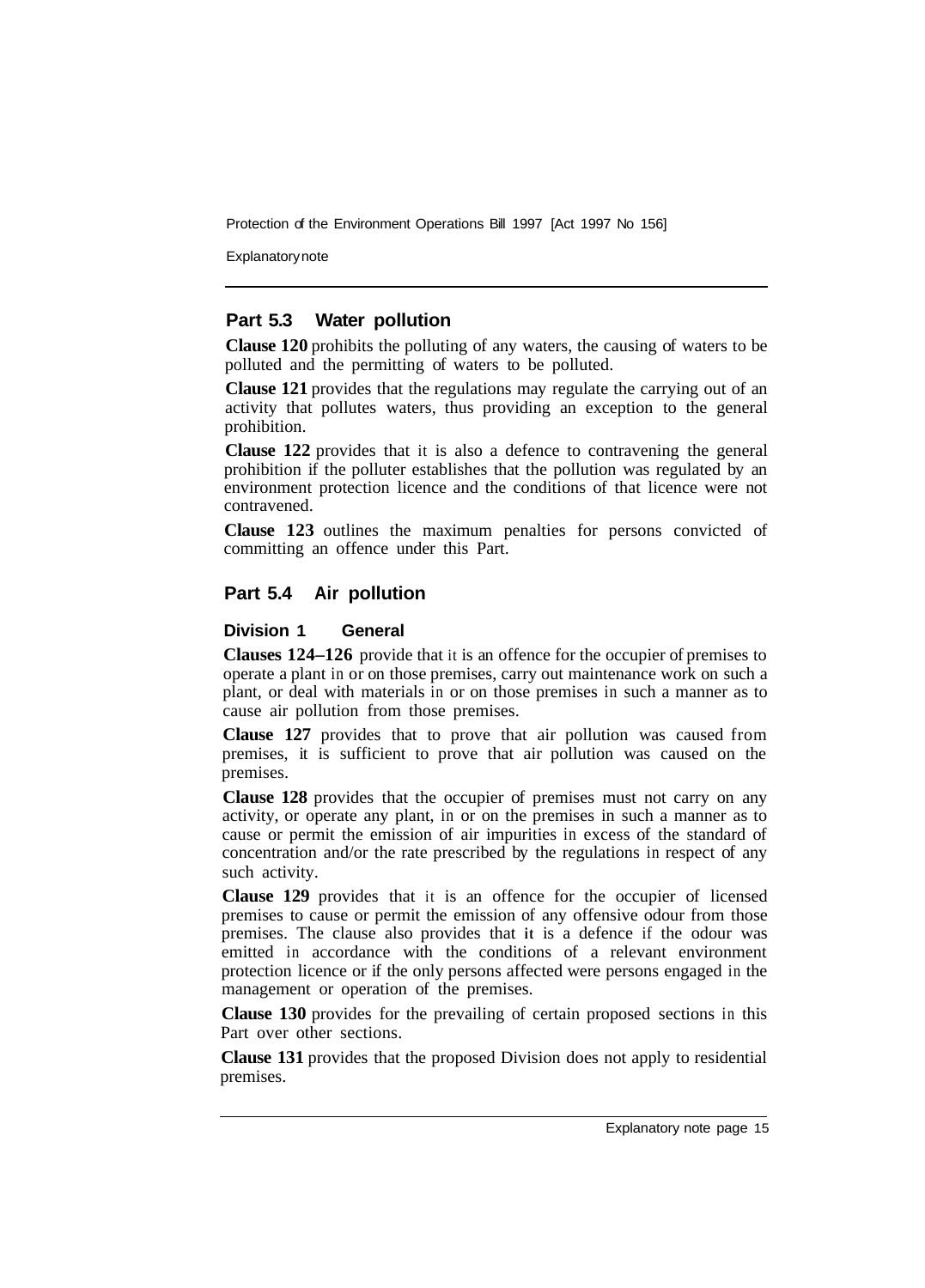Explanatory note

**Clause 132** outlines the maximum penalties for persons convicted of committing an offence under this Division.

#### **Division 2 Air pollution from fires**

**Clause 133** allows the EPA to prohibit the burning of fires by order published in a daily newspaper or broadcast by radio or television. Such an order may be limited in any way specified and has effect for such period as specified.

**Clause 134** allows an authorised officer to, by notice in writing, direct a person to extinguish a fire if the officer is of the opinion that the fire is prohibited or air pollution from the fire is injurious to the health of any person or is causing or is likely to cause serious discomfort to any person.

**Clause 135** makes it an offence to fail to comply with an order or notice under the proposed Division.

#### **Part 5.5 Noise pollution**

**Clause 136** makes it an offence to sell an article of a class prescribed by the regulations, if, when in use or operation, the article emits noise that is in excess of the prescribed level.

**Clause 137** makes it an offence to sell an article of a class prescribed by the regulations if the article is not fitted in the prescribed manner with noise control equipment, or if the noise control equipment with which it is fitted has not been maintained in accordance with the regulations. It is a defence if the person took all reasonable steps to ensure that the equipment was maintained as required by the regulations.

**Clause 138** provides that it is a defence if the person establishes that the offence was committed in the course of the person's employment by another person or that on the sale of the article, the person was paid by way of commission by a person other than the owner of the article.

**Clause 139** makes it an offence to operate any plant (other than control equipment) in such a manner as to cause the emission of noise from premises if that noise was caused by the occupier's failure to maintain the plant in an efficient condition or operate the plant in a proper and efficient manner.

**Clause 140** makes it an offence to deal with materials in such a manner as to cause the emission of noise from the premises if that noise was caused by the occupier's failure to deal with the materials in a proper and efficient manner.

**Clause 141** outlines the maximum penalties for persons convicted of committing an offence under the proposed Part.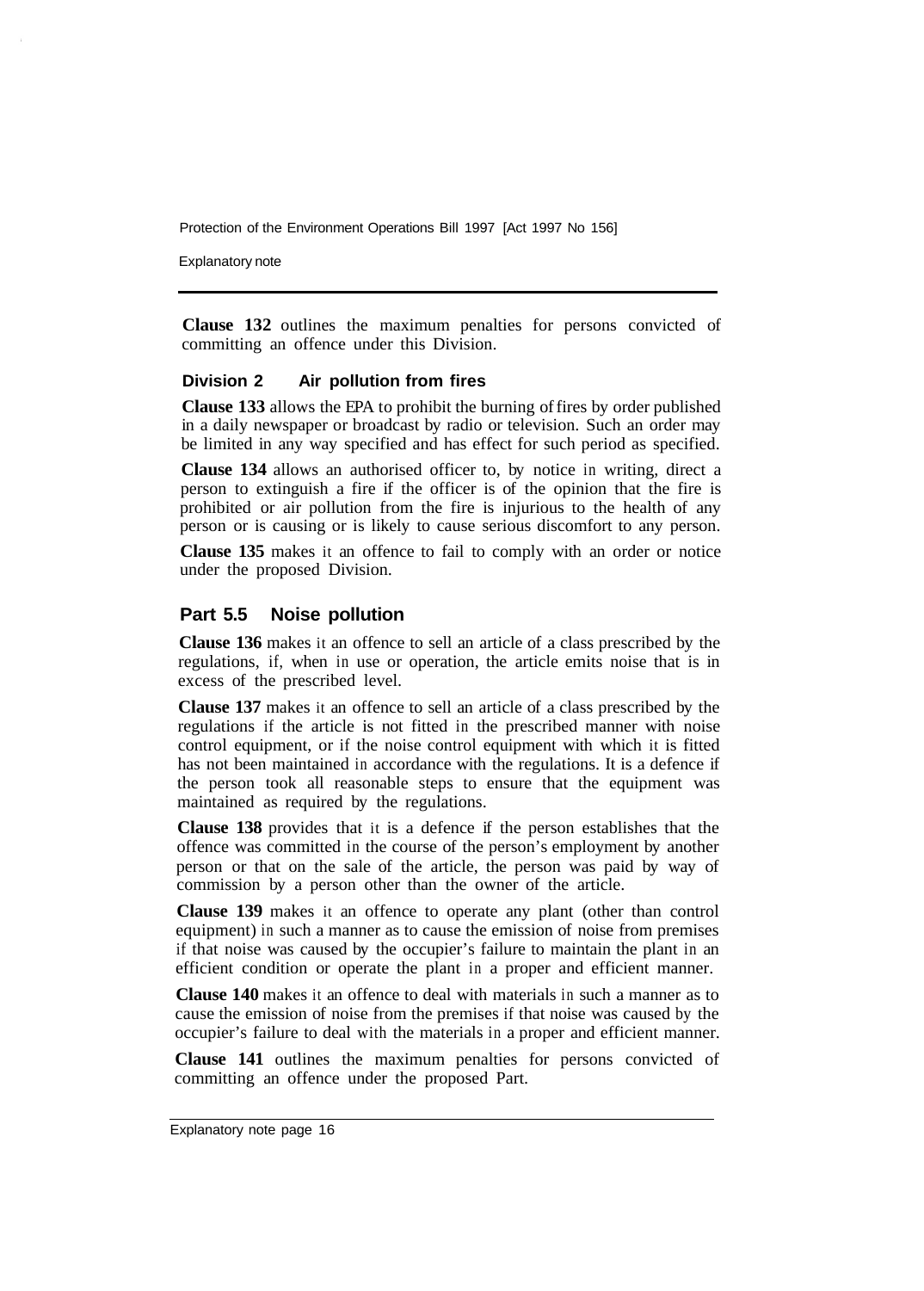Explanatory note

#### **Part 5.6 Land pollution**

**Clause 142** defines *land* and *relevant public authority.* 

**Clause 143** makes it an offence to transport waste to land that cannot lawfully be used as a waste facility.

**Clause 144** makes it an offence to permit land to be used as a waste facility if it cannot lawfully be used for that purpose.

**Clause 145** makes it an offence to litter. The clause also provides for certain defences.

**Clause 146** places liability on the driver or the owner of a motor vehicle from which litter is deposited in a public place. The clause provides for exceptions for passenger vehicles, stolen vehicles, situations where the owner is not the driver, and situations where the driver is not the offender.

#### **Part** *5.7* **Duty to notify pollution incidents**

**Clause 147** describes *material harm* to the environment as harm involving actual or potential harm to the health or safety of human beings or to ecosystems or harm resulting in actual or potential loss or property damage of more than \$10,000.

**Clause 148** provides for notification to be given to the appropriate regulatory authority of any pollution incident occurring in the course of an activity which causes or threatens the environment with material harm.

**Clause 149** provides that the manner or form of the notification may be prescribed by the regulations.

**Clause 150** outlines the relevant information required to be given about any pollution incident. This includes the time, date, nature, duration and location of the incident.

**Clause 151** provides that notification is not required if the person is aware that the incident has already come to the notice of the person or authority required to be notified, or if the incident is an ordinary result of action required to be taken to comply with an environment protection licence, an environment protection notice or other requirement of the proposed Act.

**Clause 152** makes it an offence to contravene this Part and outlines the maximum penalties for doing so.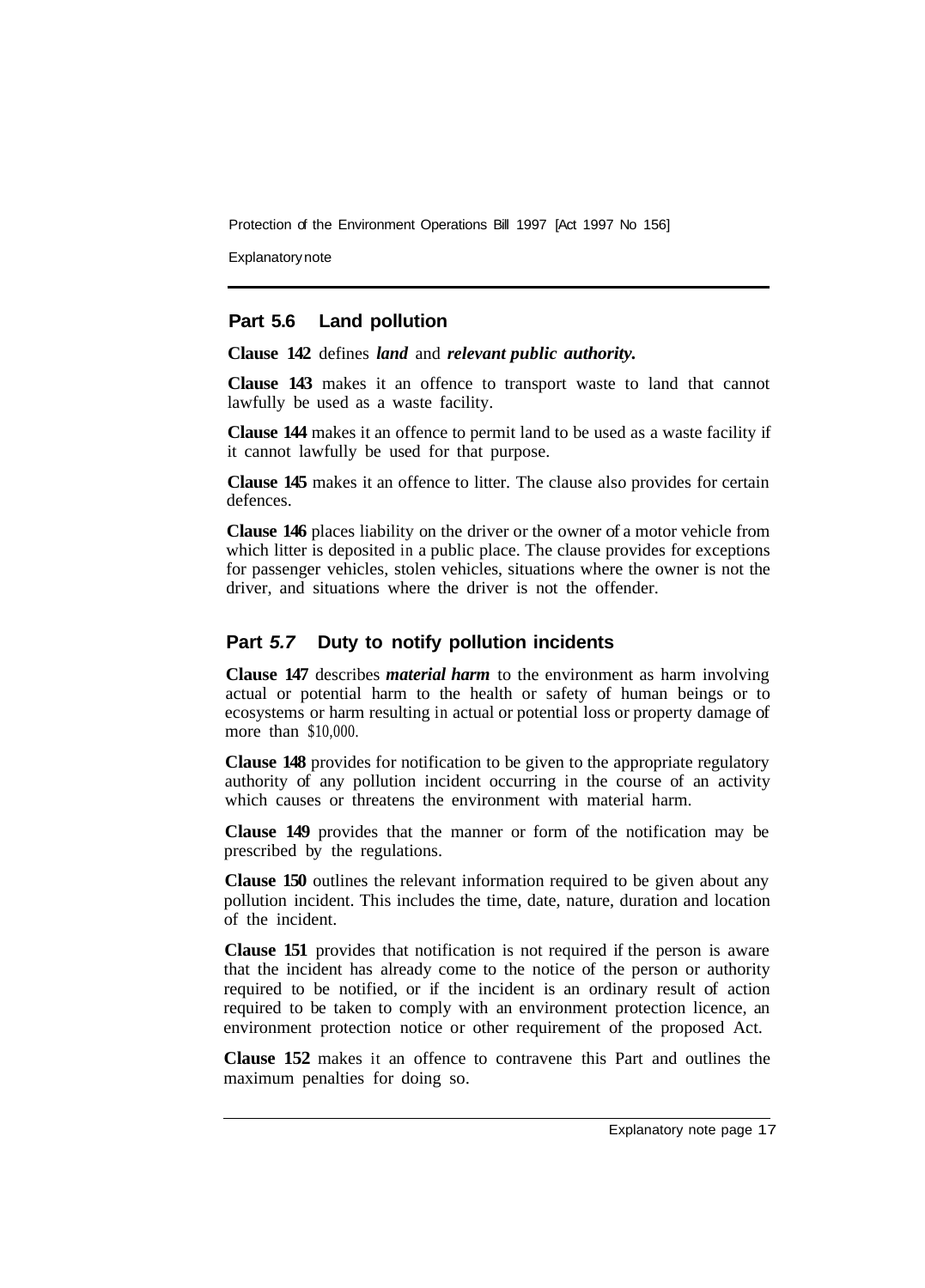Explanatory note

**Clause 153** requires a person to give notification of a pollution incident even though that notification might incriminate the person or make the person liable to a penalty. However, such notification is not admissible in evidence against the person for an offence or for the imposition of a penalty.

#### **Part 5.8 Motor vehicles**

#### **Division 1 Preliminary**

**Clause 154** defines the terms *authorised officer, excessive air impurities, mass, petrol, prescribed anti-pollution device* and *unleaded petrol.* The clause also describes when a motor vehicle *emits excessive air impurities.* 

#### **Division 2 Sale and maintenance of motor vehicles**

**Clause 155** makes it an offence to sell a motor vehicle that emits excessive air impurities.

**Clause 156** makes it an offence to sell a motor vehicle that is required to be fitted with a prescribed anti-pollution device, but that is not fitted in the prescribed manner with such a device.

**Clause 157** makes it an offence to remove, disconnect or impair an anti-pollution device fitted to a motor vehicle. The clause also makes it an offence to make any adjustment or modification to an anti-pollution device, or any part of a motor vehicle, that results in the emission of excessive air impurities by the motor vehicle.

**Clause 158** makes it an offence to service or repair a motor vehicle in a manner prohibited by the regulations.

**Clause 159** makes it an offence to sell a motor vehicle that is required to be serviced, maintained or adjusted in a specified manner, but that has not been serviced, maintained or adjusted in that manner.

**Clause 160** outlines the defences to the offences in this Division.

**Clause 161** provides that an authorised officer may, by notice in writing to the owner of a motor vehicle which the officer reasonably suspects emits excessive air impurities, direct the owner to service or repair the vehicle. The clause also provides that it is an offence to use the vehicle unless the notice has been complied with. However, the vehicle may be driven for limited purposes.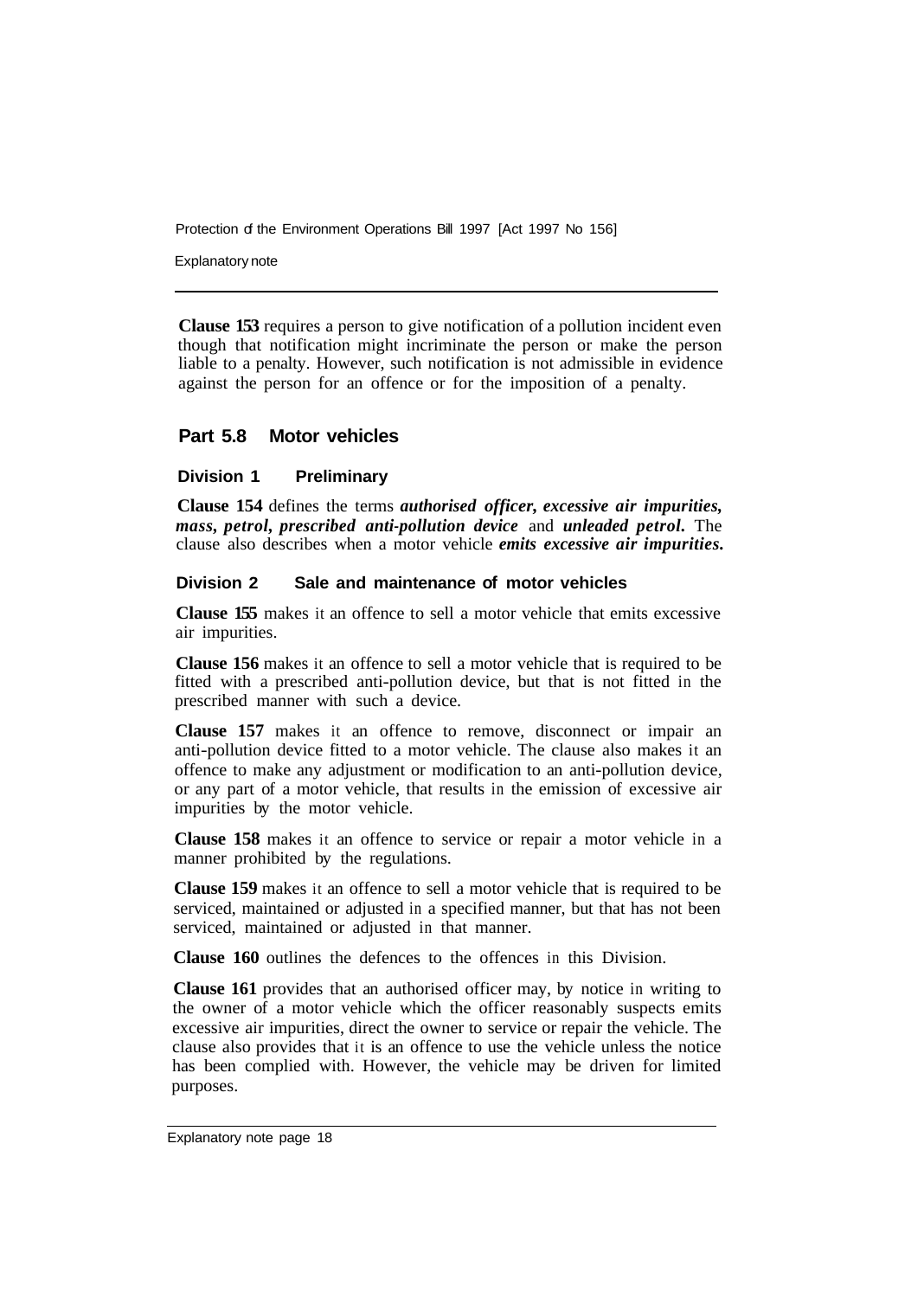Explanatory note

**Clause 162** outlines the Minister's power to prohibit, by written order, the use of all or any class of motor vehicles, in any area specified in the order and at all times, or during particular times, as are specified.

#### **Division 3 Unleaded petrol**

**Clause 163** makes it an offence to sell petrol as unleaded petrol if it does not comply with the requisite description of unleaded petrol.

**Clause 164** makes it an offence to sell a motor vehicle which, when in operation using unleaded petrol, does not meet the prescribed road octane requirement when tested.

#### **Division 4 Registration of motor vehicles**

**Clause 165** provides that the EPA may, by notice in writing to the owner- of the motor vehicle, suspend the vehicle's registration under the *Traffic Act 1909,* if the vehicle has not been presented for inspection in accordance with the requirements of a notice under the proposed Act or if it is in such a condition that its sale or use would constitute an offence.

**Clause 166** provides that the EPA may, by notice in writing to the RTA, prohibit the registration of a particular vehicle if it is satisfied that the vehicle is in such a condition that the sale or use of the vehicle would constitute an offence. The EPA may also remove any such prohibition if, upon inspection and testing of the vehicle, it is satisfied that the vehicle is no longer in such a condition.

#### **Part 5.9 General offences**

**Clause 167** provides that control equipment must be maintained and operated efficiently by the owner of the premises upon which the equipment is installed.

**Clause 168** makes it an offence to attempt to commit or conspire to commit an offence, or to aid, abet, counsel or procure another person to commit an offence.

**Clause 169** deals with offences by corporations.

**Clause 170** provides that a person is guilty of an offence in respect of any act or omission occurring outside the State if any substance has been caused to come into the State, if that substance causes or is likely to cause harm to the environment and if the act or omission would have constituted an offence if it had occurred within the State.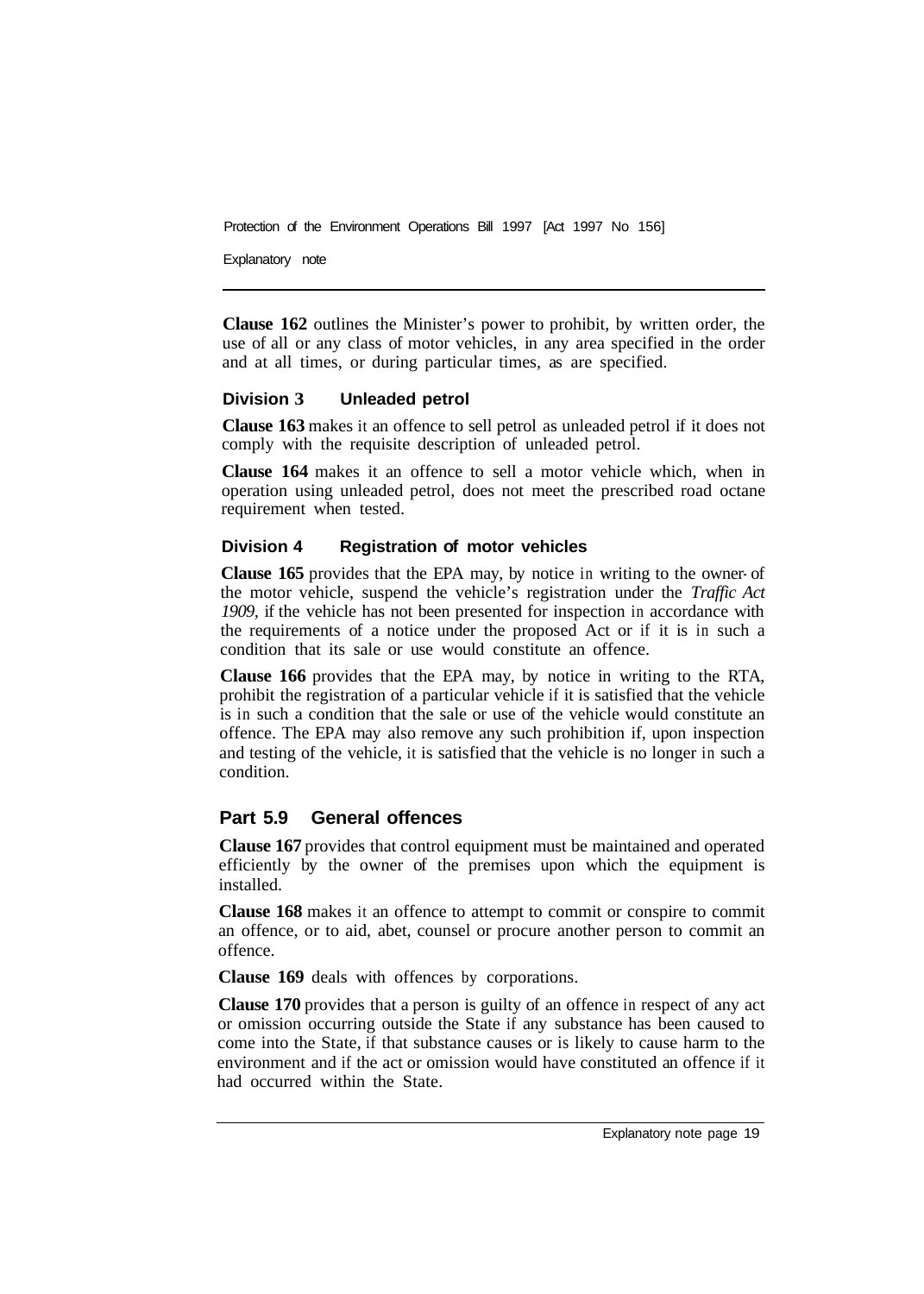Explanatory note

## **Chapter 6 Environmental audits**

#### **Part 6.1 Preliminary**

**Clause 171** sets out the relationship of this Chapter with the other provisions of the Act.

**Clause 172** describes an environmental audit as a periodic documented evaluation of any activity, to provide information to the managers of the activity to enable them to assess the activity's compliance with environmental laws, codes of practice and policies and determine whether any improvements may be made to the way the activity is carried on.

**Clause 173** provides that regulations may be made in relation to the accreditation of environmental auditors and the carrying out of environmental audits by those auditors.

#### **Part 6.2 Mandatory environmental audits**

**Clause 174** provides that mandatory environmental audits may be required under conditions of a licence and that those conditions must specify the purpose of the audit.

**Clause 175** provides that an appropriate regulatory authority may only impose conditions requiring the undertaking of a mandatory environmental audit in certain circumstances involving a contravention of the licence.

**Clause 176** provides that an audit report must be accompanied by a declaration from the holder of a licence certifying that the holder has provided truthful and all relevant information to the auditor and a declaration from the auditor certifying that the report is accurate and includes all relevant information.

**Clause 177** provides that providing false or misleading information to an auditor, withholding relevant information from the auditor, including false or misleading information in an audit report, failing to include relevant information in an audit report and failing to retain any written documentation required to be prepared in connection with a mandatory audit are all offences under the proposed Act.

**Clause 178** provides that a person must provide information in compliance of this Part even if the information might incriminate the person.

**Clause 179** provides that the information provided in connection with a mandatory environmental audit may be taken into consideration and/or used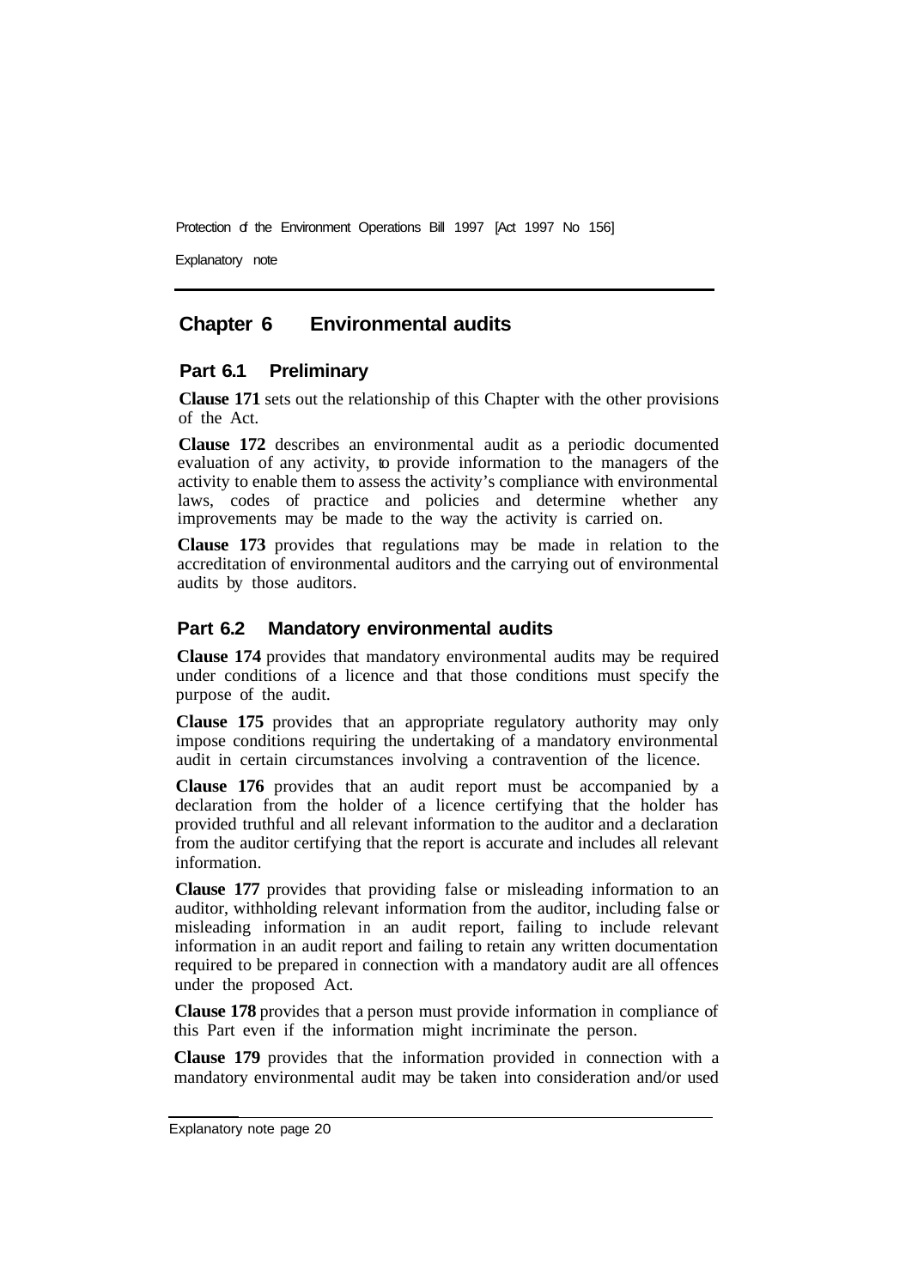Explanatory note

by the appropriate regulatory authority. The information may also be admissible in evidence in any prosecution of the holder of a licence for any offence.

#### **Part 6.3 Voluntary environmental audits**

**Clause 180** outlines the nature of a voluntary environmental audit.

**Clauses 181** and **182** provide that documents prepared for the sole purpose of a voluntary environmental audit are *protected documents* in the sense that they are not admissible in evidence against any person in any proceedings connected with the administration or enforcement of the environment protection legislation, and may not be inspected or otherwise obtained by any authority or person for any purpose connected with the administration or enforcement of that legislation.

**Clause 183** provides that documents may cease to be *protected documents* if the person relying on the protection uses any of the documents in any proceedings connected with the administration or enforcement of the environment protection legislation (except proceedings undertaken for the purposes of establishing that a document is a *protected document).* 

## **Chapter 7 Investigation**

#### **Part 7.1 Preliminary**

**Clause 184** outlines the purposes for which powers may be exercised under this Chapter.

**Clause 185** provides that this Chapter does not affect any function under any other Chapter of the Act or under any other Act nor conditions that can be attached to an environment protection licence.

**Clause 186** extends the Chapter to the enforcement of the *Waste Minimisation and Management Act 1995* and the *Ozone Protection Act 1989.* 

#### **Part 7.2 Authorised officers**

**Clause 187** provides for the appointment by the EPA or any other regulatory authority of a person as an authorised officer.

**Clause 188** outlines the scope of the authority of such an authorised officer.

**Clause 189** provides that every authorised officer will be given an identification card by the appointing authority.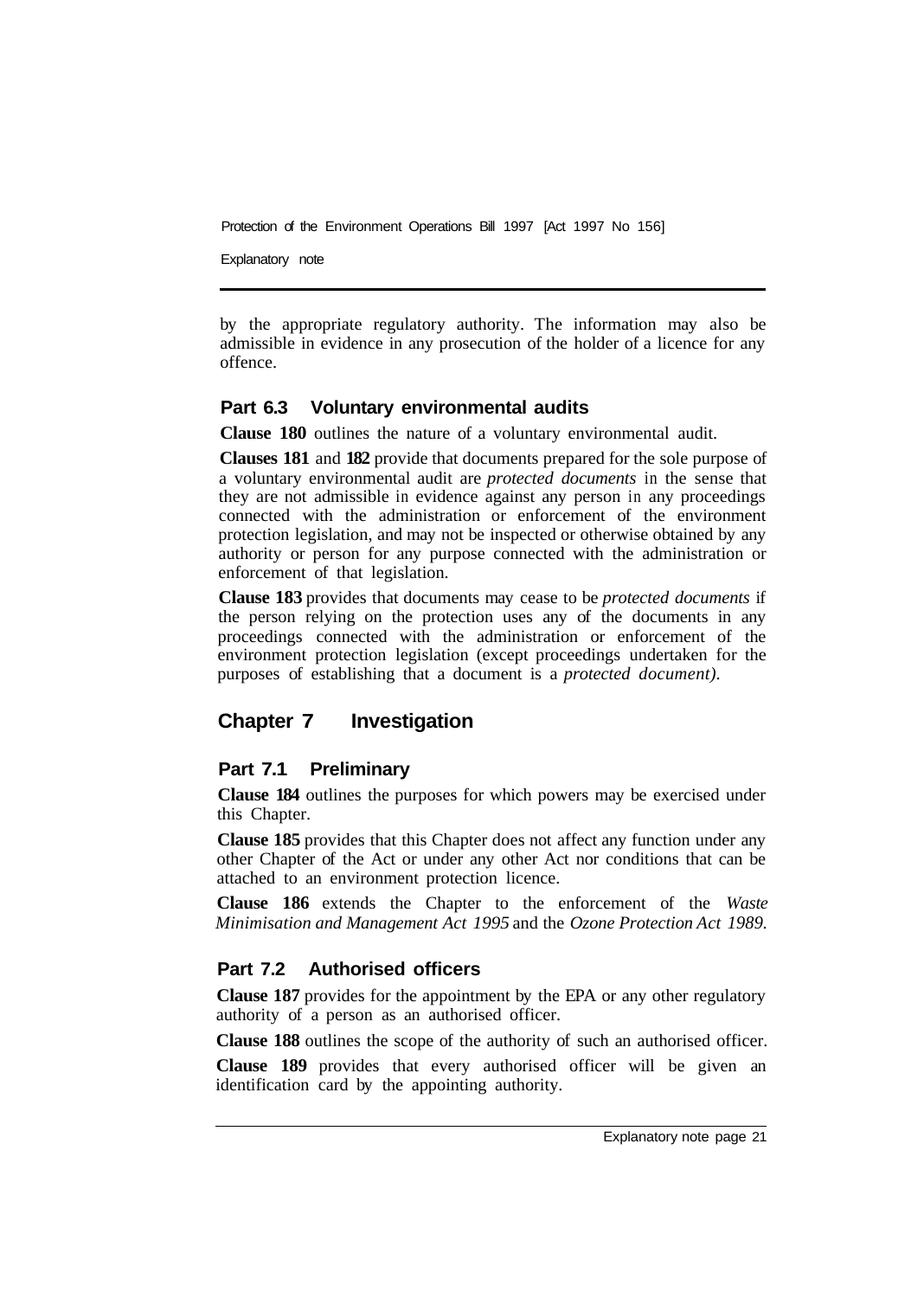Explanatory note

I

#### **Part 7.3 Powers to require information or records**

**Clauses 190–195** provide that the EPA, other regulatory authorities and authorised officers may, by notice in writing served on a person, require the person to provide required information and records. Any such notice must specify the manner in which and a time within which information and records are required to be furnished. The person will only be required to furnish records that are in that person's possession or that are within the person's power to obtain lawfully.

#### **Part 7.4 Powers of entry and search of premises**

**Clauses 196** and **197** provide that authorised officers may enter certain premises, by themselves or with the aid of police officers. Permission from the occupier or a search warrant is necessary for entry to residential premises.

**Clause 198** outlines the actions which authorised officers may undertake after entering the premises.

**Clause 199** outlines the procedure for obtaining search warrants.

**Clause 200** provides that the owner or occupier of premises being entered may be required to provide reasonable assistance and facilities to the authorised officer.

**Clauses 201** and **202** provide that care must be taken in the exercise of a power to enter or search any premises, and any damage caused must be compensated.

#### **Part 7.5 Powers to question and to identify persons**

**Clauses 203** and **204** outline the powers of authorised officers to require certain persons to answer questions and provide their name and address. Failure to provide such information may result in arrest.

#### **Part 7.6 Powers with respect to vehicles, vessels and other articles**

**Clauses 205–210** outline the power of authorised officers to inspect and test any article, take possession of any article to measure its noise level or its noise emission characteristics, require the owner or person in possession of an article to have the article tested, stop a vehicle for inspection or testing and require information about an article.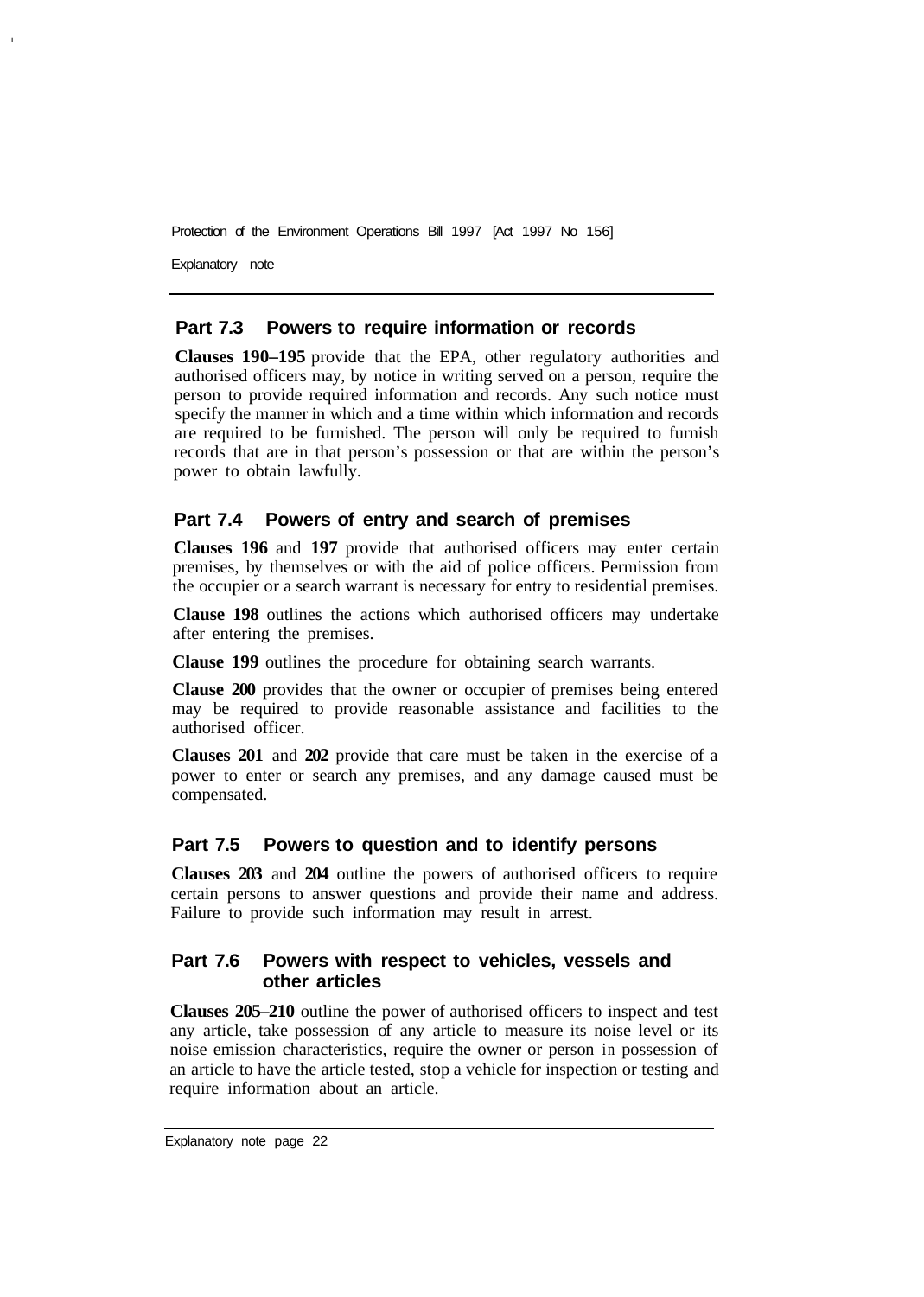Explanatory note

## **Part 7.7 General**

**Clause 211** outlines as offences failing to comply with **a** requirement made under this Chapter, providing false and misleading information, wilfully delaying or obstructing an authorised officer and impersonating an authorised officer.

**Clause 212** provides that a person must be warned that failure to comply with a requirement under this Chapter to furnish a record or information or to answer a question is an offence, and provides that the person is not excused from complying on the ground of self-incrimination. The clause however makes information or the answer to a question inadmissible in proceedings against a natural person if the person objects or is not warned of his or her right to object.

## **Chapter 8 Criminal and other proceedings**

## **Part 8.1 Preliminary**

**Clause 213** applies the Chapter to proceedings under the proposed Act and extends the Chapter to proceedings under the *Waste Minimisation and Management Act 1995* and the *Ozone Protection Act 1989.* 

## **Part 8.2 Proceedings for offences**

## **Division 1 Proceedings for offences generally**

**Clauses 214** and **215** outline the proceedings to be undertaken in relation to offences under the proposed Act or the regulations.

**Clause 216** outlines the time within which summary proceedings may be commenced.

#### **Division 2 Who may institute proceedings for offences**

**Clauses 217–221** outline the authorities and other persons who may institute proceedings in relation to offences against the proposed Act or the regulations (except by way of the issue of a penalty notice).

## **Division 3 Penalty notices (tier 3 offences)**

**Clause 222** defines a *penalty notice offence* as an offence against the proposed Act or the regulations that is prescribed by the regulations (but is not a tier 1 offence).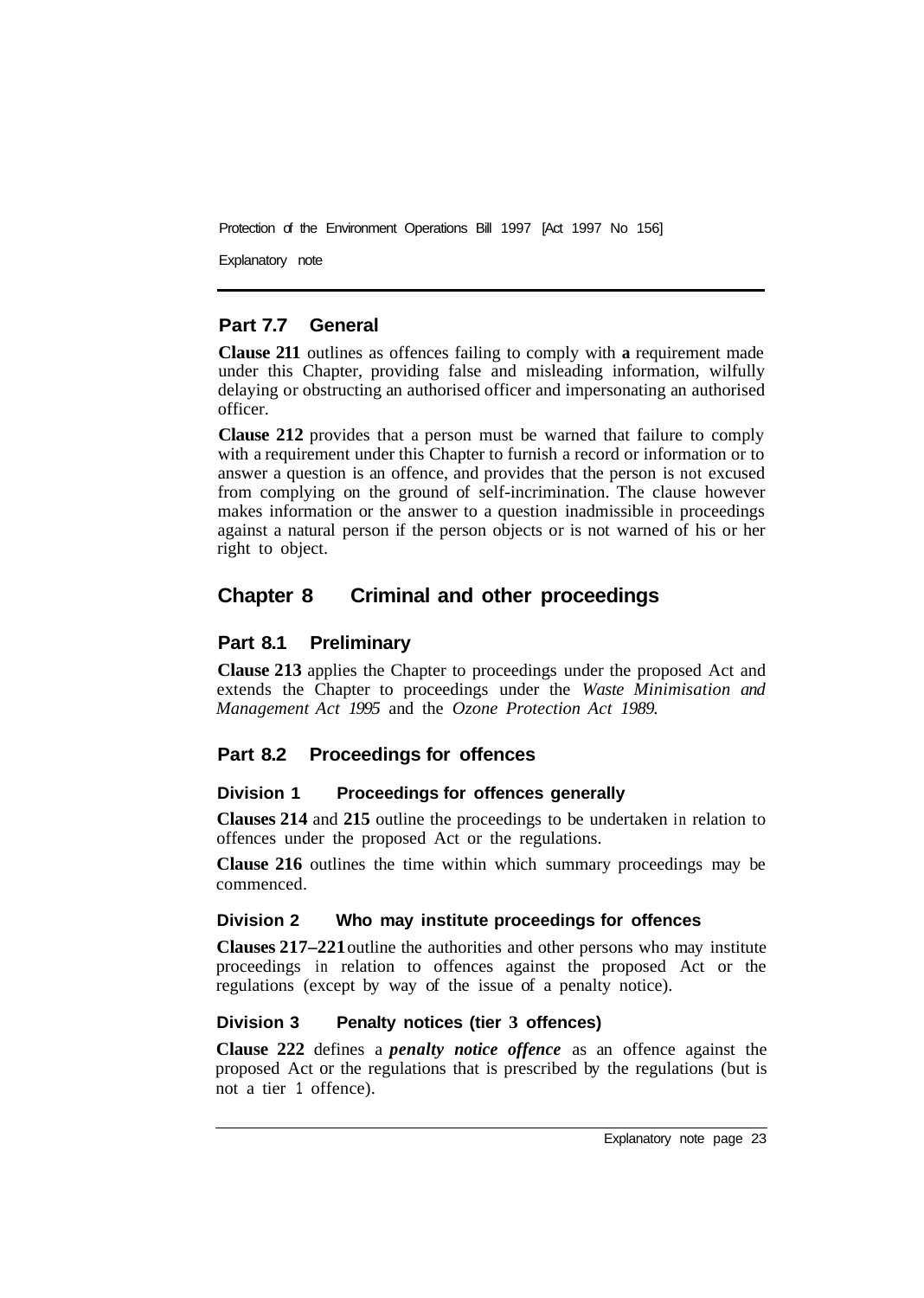Explanatory note

**Clause 223** defines a *penalty notice* as a notice informing a person that the penalty payable may be paid within the time specified in the notice and to the person specified in the notice, otherwise the offence will be dealt with by a court.

**Clause 224** deals with service of penalty notices.

**Clause 225** outlines the consequences if a penalty is paid in accordance with this Division.

**Clause 226** defines an *authorised officer.* 

**Clause 227** provides that the regulations may prescribe the penalty payable, but any such penalty may not exceed \$1,500 nor the maximum penalty that may be imposed by a court on a conviction for the offence.

**Clause 228** provides that penalty notices may be withdrawn. The clause also provides that any amount that was payable under the notice ceases to be payable and any amount that has already been paid is repayable to the person.

**Clause 229** provides that the Division does not limit the operation of this or any other Act in relation to proceedings undertaken for offences.

#### **Division 4 Restraining orders**

**Clauses 230–240** outline the nature of restraining orders, the procedure for applying for and the making of restraining orders in relation to the defendant's property. A restraining order if registered is a charge on the defendant's property.

#### **Division 5 Sentencing**

**Clauses 241** and **242** specify the matters to be taken into account in sentencing and set out other sentencing powers of the court.

#### **Part 8.3 Court orders in connection with offences**

**Clauses 243–249** provide that a court may order **a** person who is found to have committed an offence to take such steps as are specified in the order to stop any harm to the environment caused by the commission of the offence, to make good any resulting environmental damage or to prevent the continuance or recurrence of the offence. If a public authority or a person has, directly or indirectly, by reason of the commission of the offence, incurred costs and expenses, the court may order the offender to repay those costs and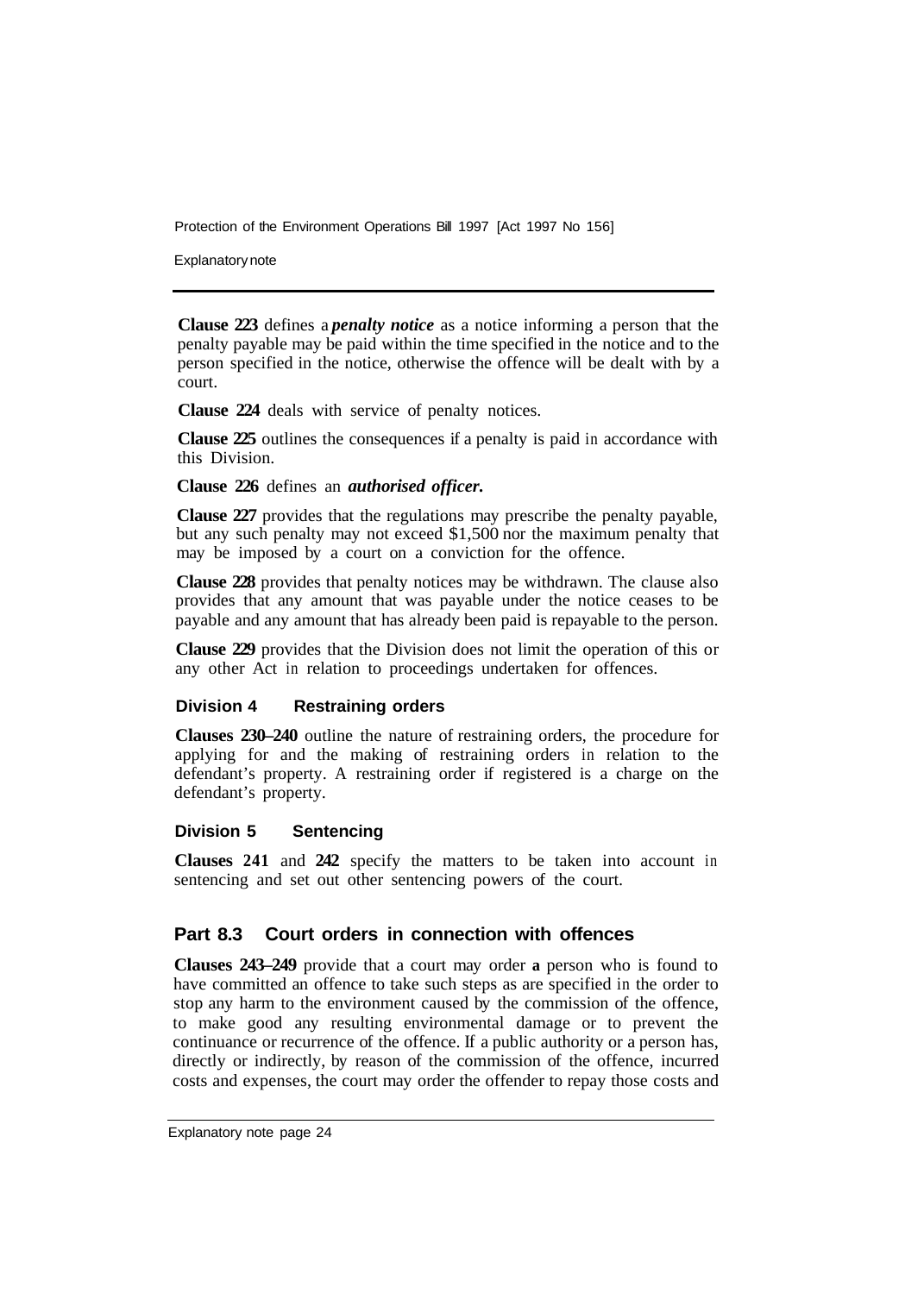Explanatory note

expenses or pay compensation. The court may also order an offender to gay any costs and expenses of investigation and a penalty of an amount not greater than the amount of any monetary benefits acquired by the offender as a result of the commission of the offence.

**Clause 250** provides that the court may make additional orders regarding an offence, fix a period for compliance and impose any other necessary requirements. If the order is to publicise or notify specified persons of the offence, the offender will be liable for any associated costs.

**Clause 251** makes it an offence to fail to comply with an order under this Part.

### **Part 8.4 Civil proceedings to restrain breaches of Act or harm to environment**

**Clause 252** provides that the EPA may bring proceedings in the Land and Environment Court for an order to restrain a breach or threatened breach of the proposed Act or the regulations.

**Clause 253** provides for '"third-party appeals" by enabling any person to bring proceedings in the Land and Environment Court for an order to restrain a breach or threatened breach of any Act or statutory rule that is causing or is likely to cause harm to the environment.

#### **Part 8.5 Evidentiary provisions**

**Clause 254** defines the terms *designated officer, information* and *instrument.* 

**Clause 255** deals with proof of threshold tests for scheduled activities.

**Clause 256** provides that proof of a lawful or reasonable excuse lies on the defendant.

**Clause 257** provides that the occupier of premises at or from which any pollution occurs is presumed to have caused the pollution, unless the contrary is established.

**Clause 258** provides that the holder of a licence under the proposed Act in respect of any premises during a particular time is taken to be the occupier of the premises during that time.

**Clause 259** provides that no proof is required of the appointment of any staff of the EPA, a local authority or the appointment of the marine authority.

**Clause 260** deals with the admissibility of documentary evidence.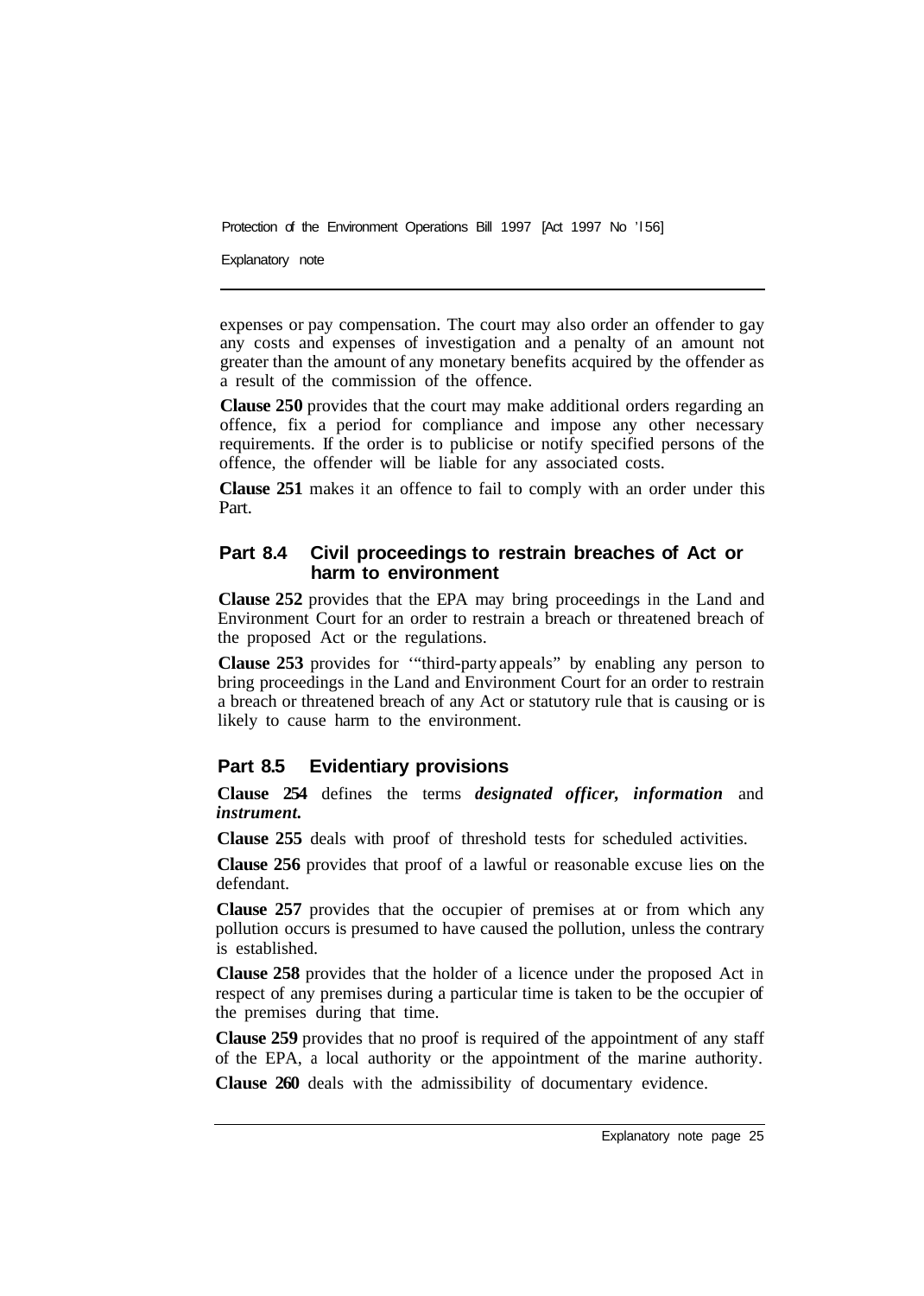Explanatory note

**Clause 261** provides that certain signed documents certifying certain matters are admissible as evidence and are prima facie evidence of the matters so certified.

**Clause 262** deals with the appointment of appropriately qualified persons as analysts and the admissibility of certificates prepared by such analysts in evidence.

#### **Part 8.6 Noise—special provisions**

**Clauses 263–283** continue provisions relating to noise control notices by regulatory authorities, noise abatement orders by courts and noise abatement directions by police and other authorised officers. The clauses also set out the powers of police officers to deal with complaints of offensive noise.

## **Chapter 9 Miscellaneous**

#### **Part 9.1 Exemptions**

**Clause 284** provides that the EPA may exempt any person or class of persons from any specified provisions of the proposed Act or the regulations, and outlines the circumstances in which the EPA may do so.

**Clause 285** provides that acts or omissions committed by members of a fire brigade, a bush fire brigade, the State Emergency Service or other officially accredited rescue units are exempt from the proposed Act.

**Clause 286** provides that the regulations may provide for exemptions.

#### **Part 9.2 Appeals**

**Clauses 287–291** deal with appeals regarding licence applications and licences, notices under clause 86, prevention notices, noise control notices and decisions made under the regulations.

**Clause 292** deals with the determination of appeals.

#### **Part 9.3 Economic measures**

**Clause 293** provides that the EPA may develop and implement schemes involving economic measures as a means of achieving cost-effective environmental regulation.

**Clause 294** outlines the elements of a tradeable emission scheme.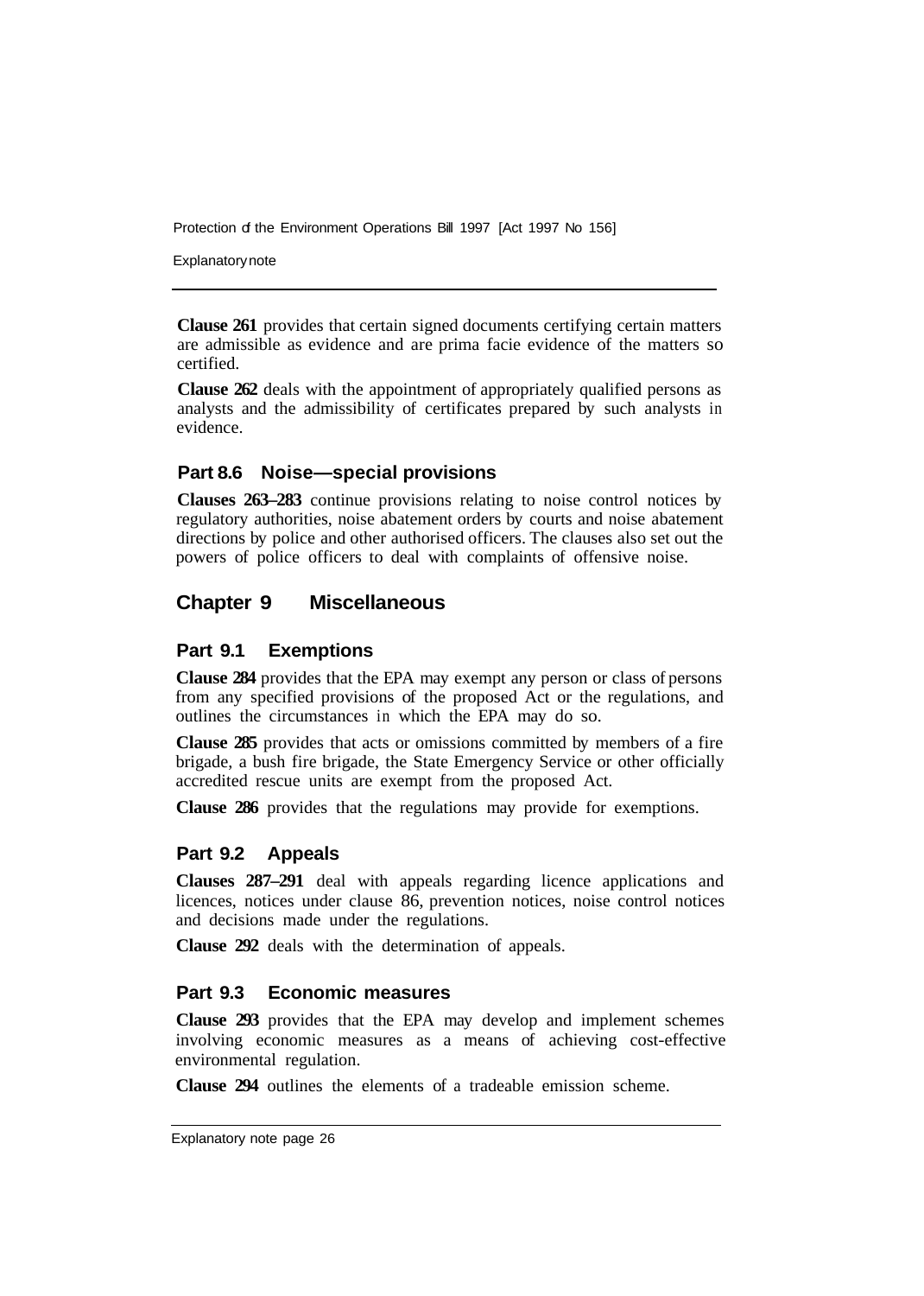Explanatory note

**Clause 295** provides that the regulations may make provision in respect of schemes involving economic measures.

## **Part 9.4 Financial assurances**

**Clauses 296** and **297** outline the purpose of the Part and define the *conditions* of an environment protection licence.

**Clauses 298–301** deal with financial assurances. The conditions of an environmental protection licence may require the holder of the licence to provide such a financial assurance, but before such a condition is imposed, the regulatory authority must have regard to certain matters. The amount of the financial assurance must not be greater than the total cost of carrying out the relevant work or program.

**Clauses 302–304** provide that a regulatory authority may carry out any work or program covered by any financial assurance if the holder of the licence fails to do so, and it may recover the costs of that work by making a claim on or realising the financial assurance or part of it. The requirement to provide financial assurance lapses once the regulatory authority **is** satisfied that the work for which the financial assurance was required has been satisfactorily carried out.

**Clause 305** deals with the liability of a regulatory authority and any parties which carry out work under its supervision or at its direction.

**Clause 306** provides that a financial assurance may be called on and used without affecting the liability of the holder of the licence to any penalty for an offence or any other action that might be taken in relation to any circumstance to which the assurance relates.

**Clause 307** provides that the Land and Environment Court has jurisdiction to determine disputes about calling on or using a financial assurance.

#### **Part 9.5 Public register**

**Clauses 308** and **309** provide that each regulatory authority is required to keep a public register which records details of the processing of licence applications (including the granting of any licences), copies of any environment protection notice or noise control notice issued by that authority and certain other information. A copy of the register is to be available for public inspection.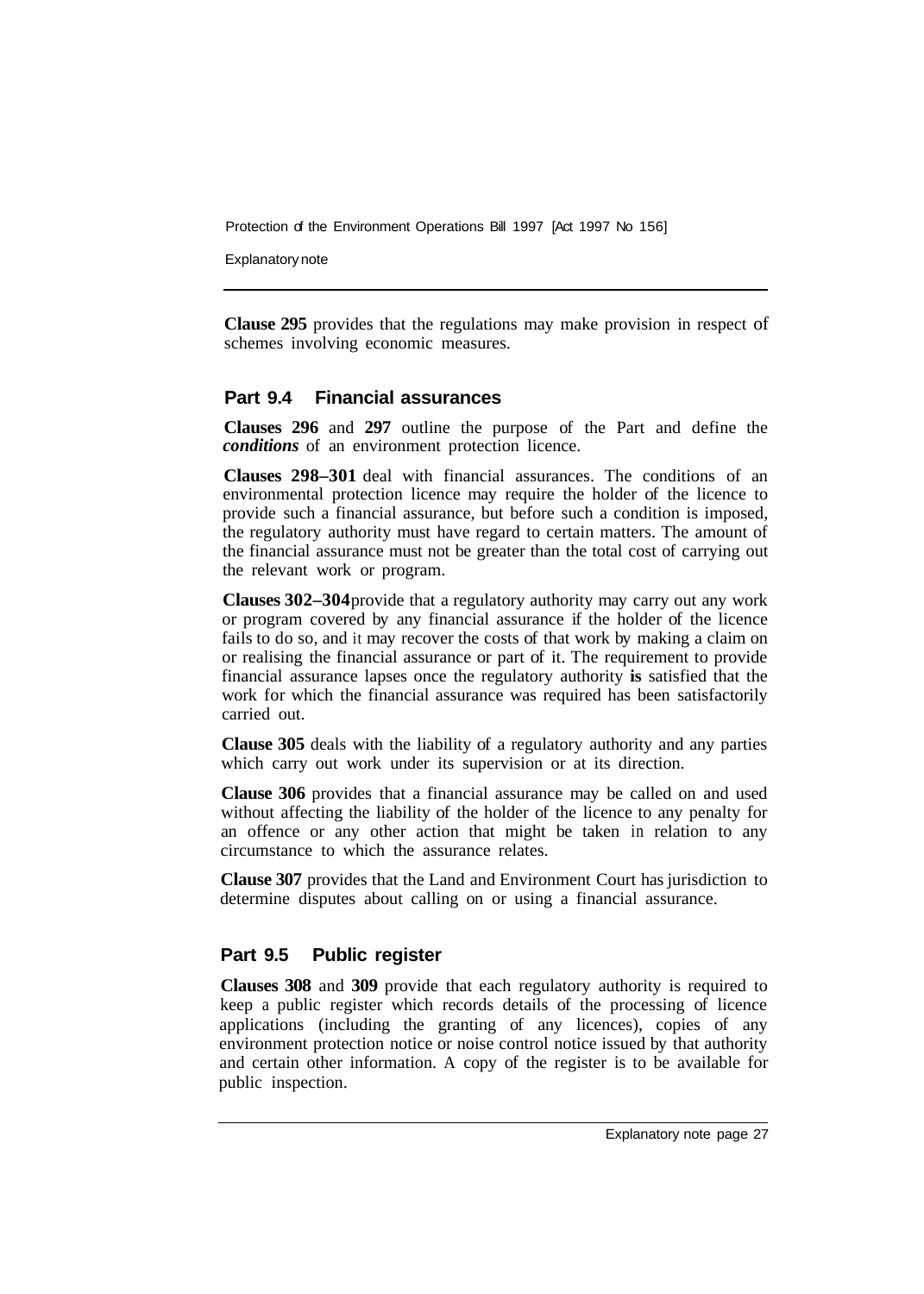Explanatory note

#### **Part 9.6 Formal inquiries**

**Clauses 310–314** provide for the conduct of inquiries by the EPA into any matter relating to protection of the environment. Such inquiries are to be held in public and in accordance with procedures outlined in this Part. At the end of such an inquiry, a report is to be prepared and made public.

#### **Part 9.7 Other miscellaneous provisions**

**Clause 315** provides that the proposed Act binds the Crown.

**Clause 316** deals with the resolution of disputes between the EPA and public authorities.

**Clause 317** provides that if, in the opinion of the Governor, the environment is harmed or is likely to be harmed because of the failure of a public body to exercise a statutory function or because of the manner in which the body exercises such a function, the Governor may, by proclamation, appoint another person to exercise those functions.

**Clause 318** provides that it is an offence to disclose any information relating to any industrial, agricultural or commercial secrets or working processes and obtained in connection with the administration or execution of the proposed Act or the regulations. The clause authorises the EPA to disclose certain information which does not constitute a trade secret or working process.

**Clause 319** outlines the methods by which any notice or instrument may be served on a person.

**Clause 320** outlines the effect of the proposed Act on other rights, remedies and proceedings.

**Clause 321** empowers the making of regulations for the purposes of the proposed Act, including the specific regulation-making powers set out in Schedule 2.

**Clause 322** effects the repeal of the Acts set out in Schedule 3.

**Clause 323** is a formal provision giving effect to the amendment of the Acts and regulations set out in Schedule 4.

**Clause 324** is a formal provision giving effect to the savings, transitional and other provisions set out in Schedule 5.

**Clause 325** provides for **a** review of the proposed Act after 5 years.

## **Schedule 1 Schedule of EPA-licensed activities**

The Schedule lists the activities for which an environment protection licence is required.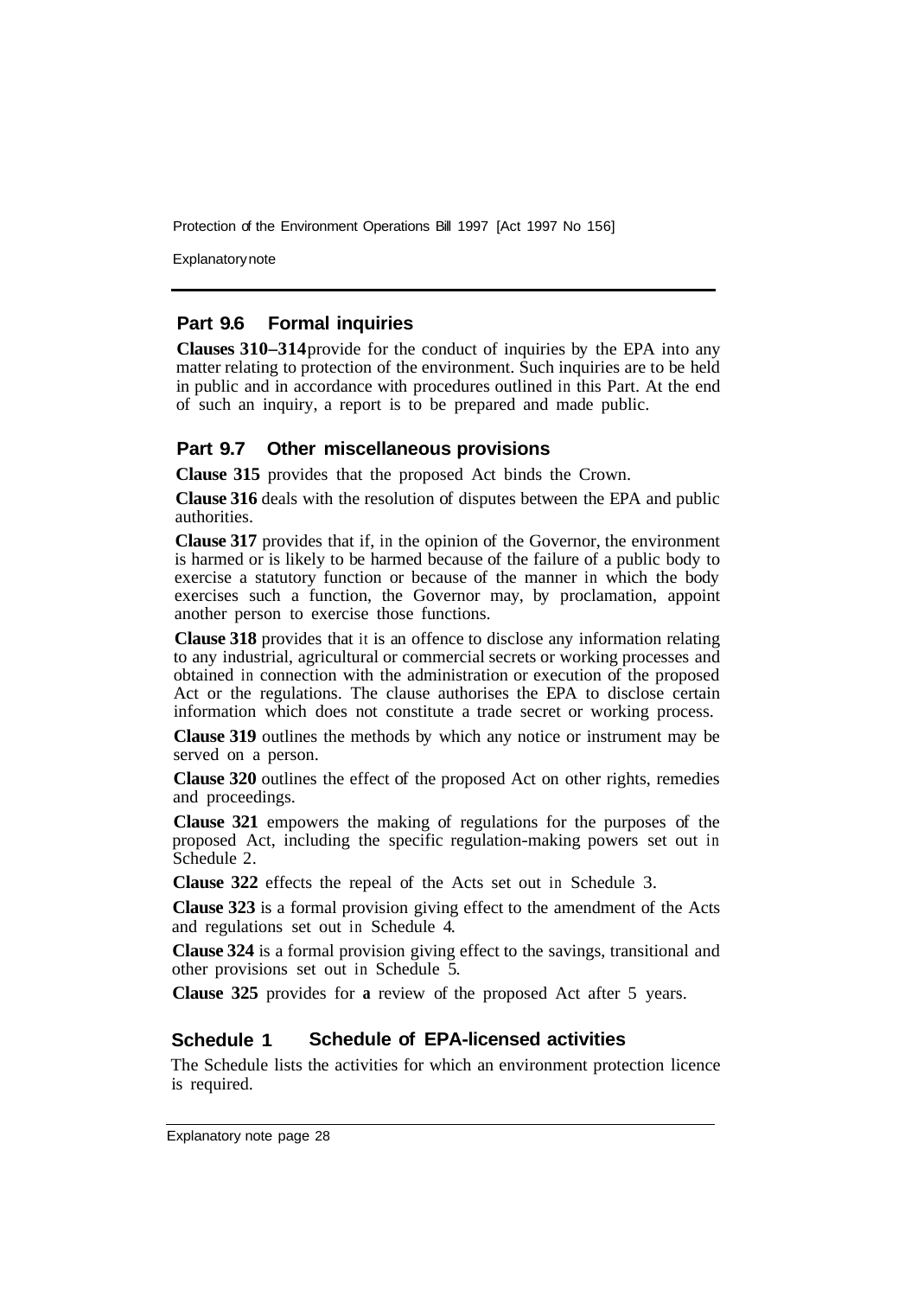Explanatory note

#### **Schedule 2 Regulation-making powers**

The Schedule contains specific regulation-making powers for the purposes of the proposed Act.

#### **Schedule 3 Repeals**

The Schedule repeals the following Acts: *Clean Air Act 1961 No 69 Clean Waters Act 1970 No 78 Pollution Control Act 1970 No 95 Noise Control Act 1975 No 35 Environmental Offences and Penalties Act 1989 No 150* 

#### **Schedule 4 Amendments**

The Schedule amends a number of Acts, including the following:

#### **Environmental Planning and Assessment Act 1979**

The Act is amended:

- (a) to continue the proposed provisions relating to integrated development on the commencement of the environmental licensing provisions, and
- (b) to ensure public consultation for matters requiring an environmental licence that are not designated development by declaring that they are advertised development, and
- (c) to make other minor and consequential amendments.

#### **Protection of the Environment Administration Act 1991**

The Act is amended:

- (a) to extend the time for preparation of state of the environment reports from every 2 years to every 3 years, and
- (b) to enable the Minister to direct the EPA to refer to the Minister for determination the environmental licensing function of the EPA with respect to a particular matter, and
- (c) to provide for the appointment of one of the appointed members of the Board as Deputy Chairperson of the Board instead of the Director-General of the EPA holding that office, and